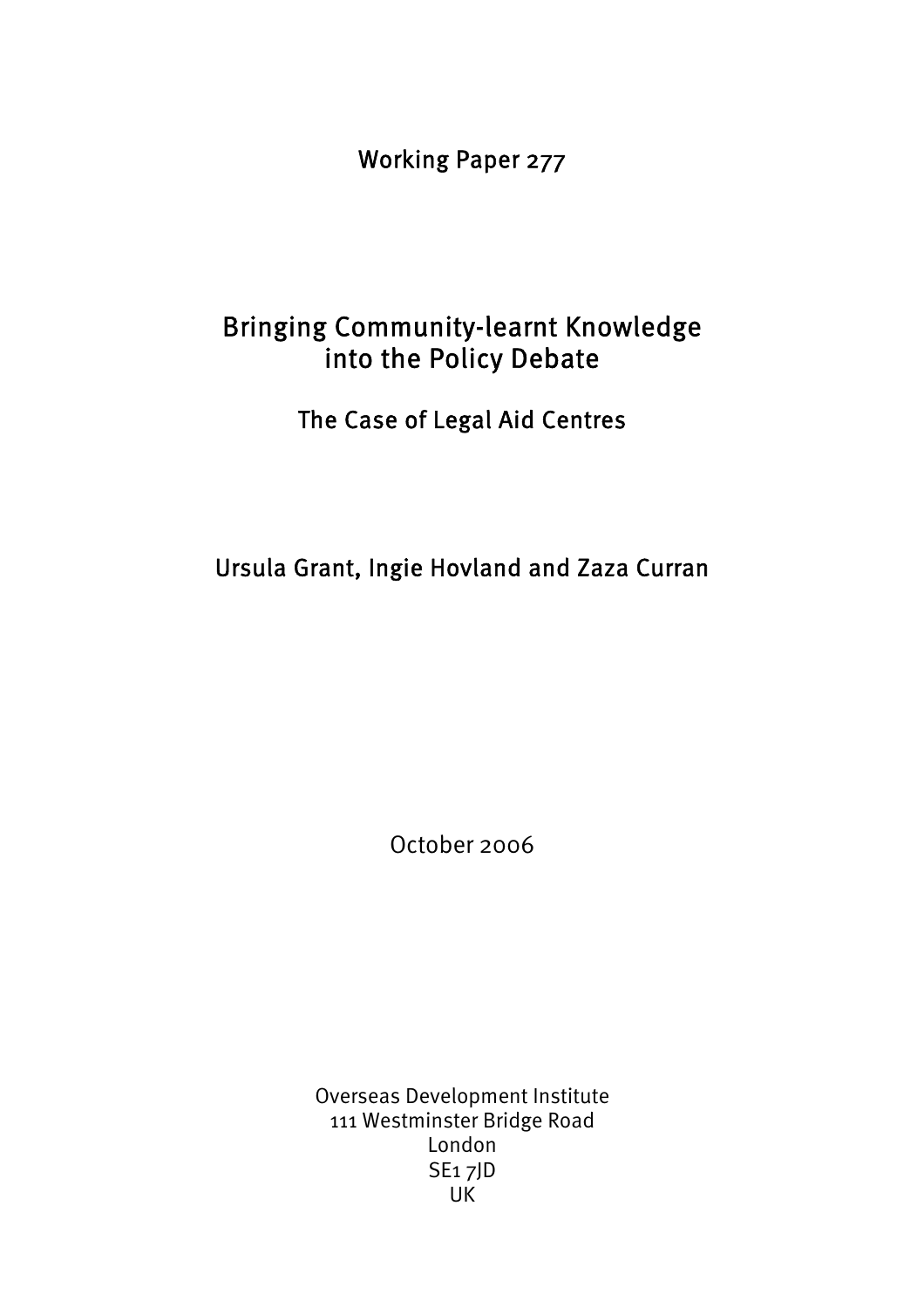ISBN-13: 978 0 85003 826 2 ISBN-10: 0 85003 826 X

© Overseas Development Institute 2006

All rights reserved. No part of this publication may be reproduced, stored in a retrieval system, or transmitted in any form or by any means, electronic, mechanical, photocopying, recording or otherwise, without the prior written permission of the publishers.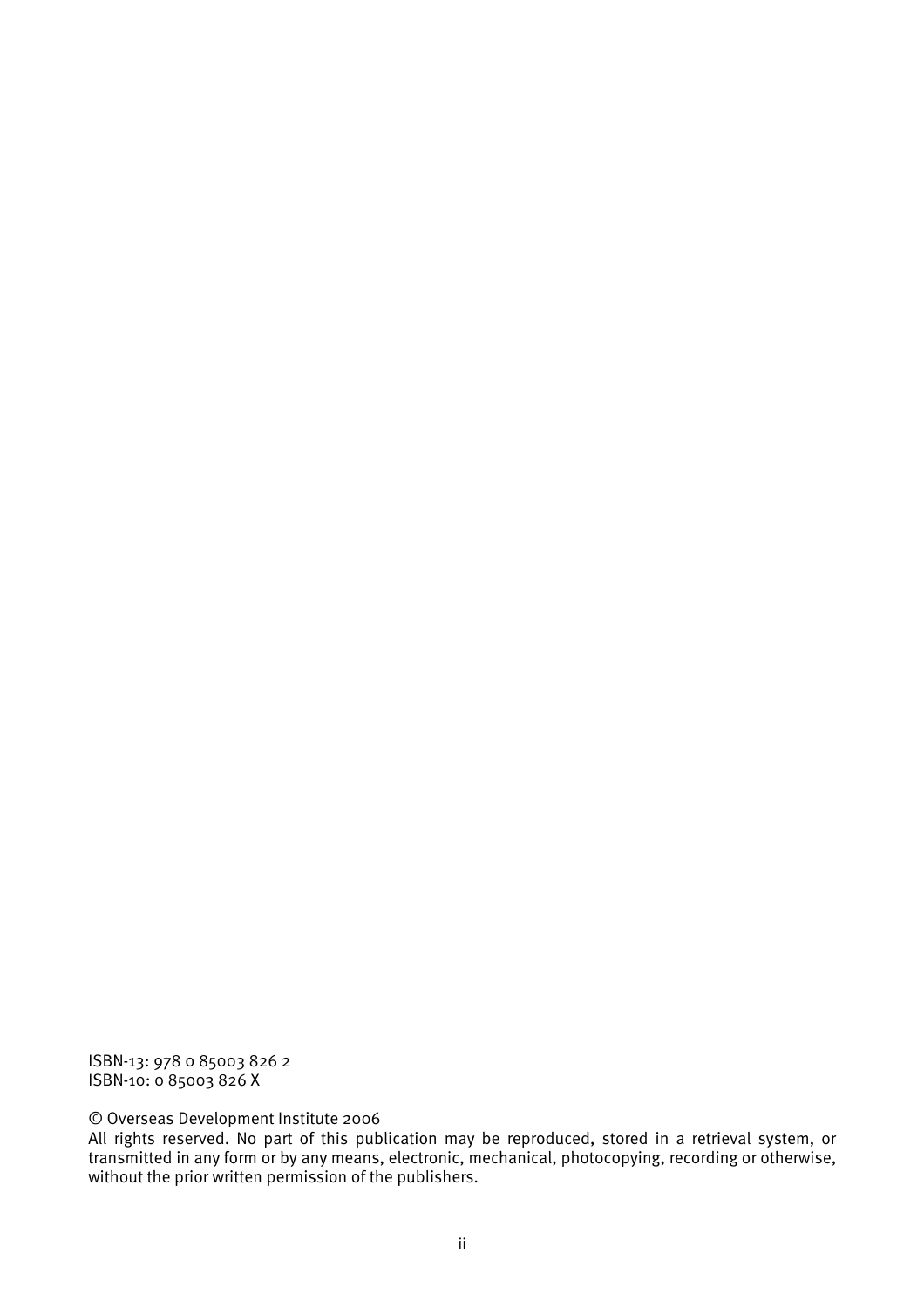# Contents

| Acknowledgements<br><b>Executive Summary</b>                                   |                                              |                                                                   | iv             |
|--------------------------------------------------------------------------------|----------------------------------------------|-------------------------------------------------------------------|----------------|
|                                                                                |                                              |                                                                   | v              |
| $\mathbf{1}$                                                                   | Introduction                                 |                                                                   | 1              |
|                                                                                | 1.1                                          | Background                                                        | $\mathbf{1}$   |
|                                                                                | 1,2                                          | Key question                                                      | $\mathbf{1}$   |
|                                                                                | 1.3                                          | Methodology: case study approach                                  | $\overline{2}$ |
|                                                                                | 1.4                                          | Outline                                                           | 3              |
| $\overline{2}$                                                                 | <b>Literature Review</b>                     |                                                                   | 4              |
|                                                                                | 2.1                                          | Policy processes                                                  | 4              |
|                                                                                | 2.2                                          | The role of national elites in poverty reduction/policy processes | 6              |
|                                                                                | 2.3                                          | Legal aid centres and their influence in policy processes/content | $\overline{7}$ |
| $\overline{\mathbf{3}}$                                                        | <b>Case Studies and Comparative Analysis</b> |                                                                   | 10             |
|                                                                                | 3.1                                          | The Uganda Association of Women Lawyers (FIDA U), Uganda          | 10             |
|                                                                                | 3.2                                          | The Legal Resources Centre (LRC), South Africa                    | 12             |
|                                                                                | 3.3                                          | Comparative analysis                                              | 15             |
| 4                                                                              | Lessons                                      |                                                                   | 17             |
|                                                                                | 4.1                                          | The importance of links                                           | 18             |
|                                                                                | 4.2                                          | People use                                                        | 18             |
|                                                                                | 4.3                                          | Strategic planning                                                | 18             |
|                                                                                | 4.4                                          | Conclusion                                                        | 18             |
| <b>Bibliography</b>                                                            |                                              |                                                                   | 20             |
| Box 1: Summary of relevant evidence supporting policy and institutional reform |                                              |                                                                   | 4              |

Box 2: 'Mainstreaming' legal empowerment to benefit rights, development and project performance 9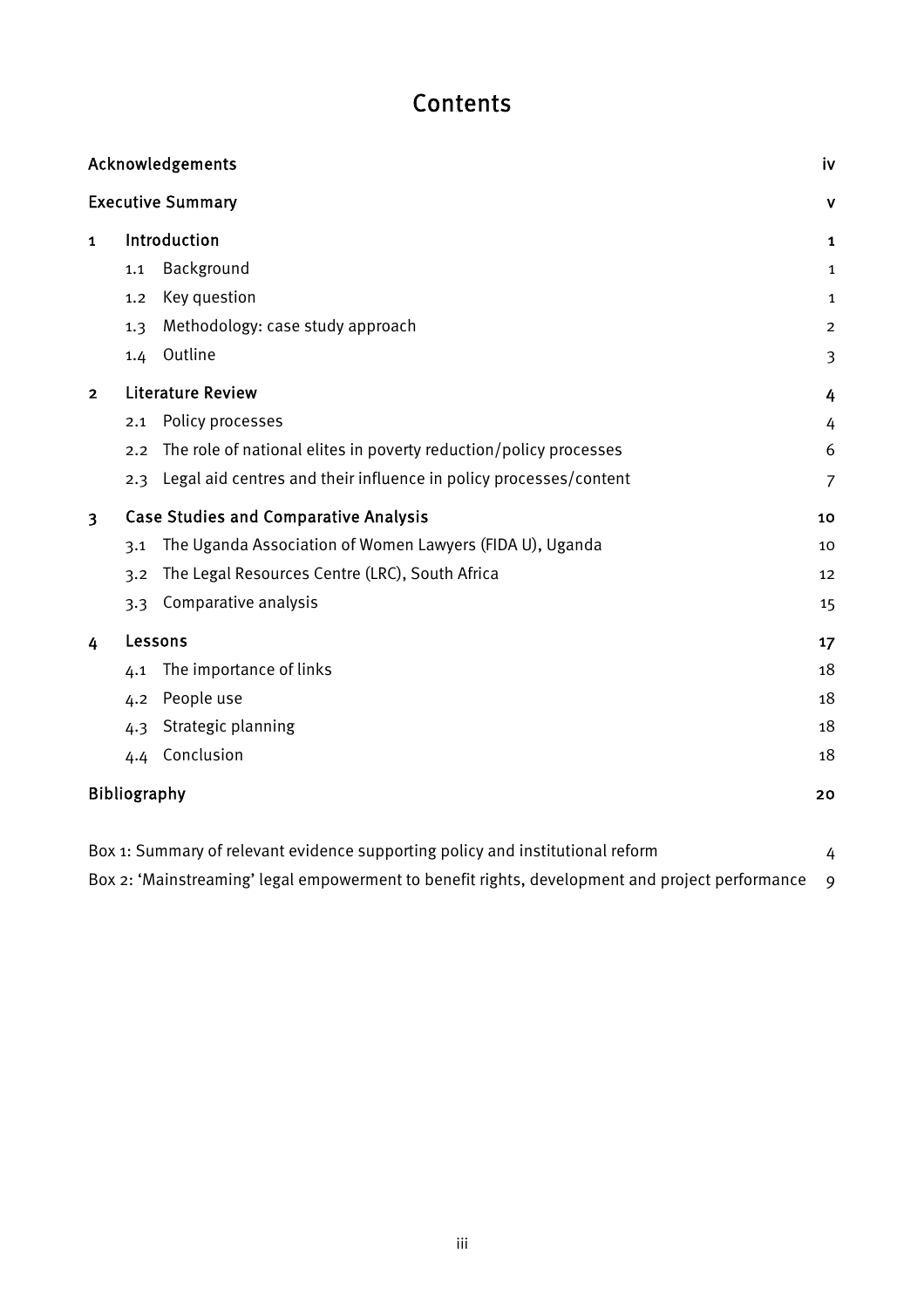# Acknowledgements

This paper is an outcome of a project carried out under the Civil Society Partnerships Programme (CSPP) at the Overseas Development Institute (ODI), London (www.odi.org.uk/cspp). We are grateful to Ranjit Purshotam at the Legal Resources Centre in South Africa and Jane Musoke at FIDA (U) in Uganda for being willing to provide us with information about the organisations. We would also like to thank the reviewers (Kate Bird, Julius Court and Charles Lwanga-Ntale) for their helpful comments.

Ursula Grant is a Research Officer for the Poverty and Public Policy Group (PPPG) at ODI. She works on poverty analysis and policy responsiveness, and can be contacted at u.grant@odi.org.uk.

Ingie Hovland is a Research Officer for the Research and Policy in Development (RAPID) programme at ODI. She works on ethnography and development, and can be contacted at i.hovland@odi.org.uk.

Zaza Curran is a Civil Society Advisor at Care International. She can be contacted at curran@careinternational.org.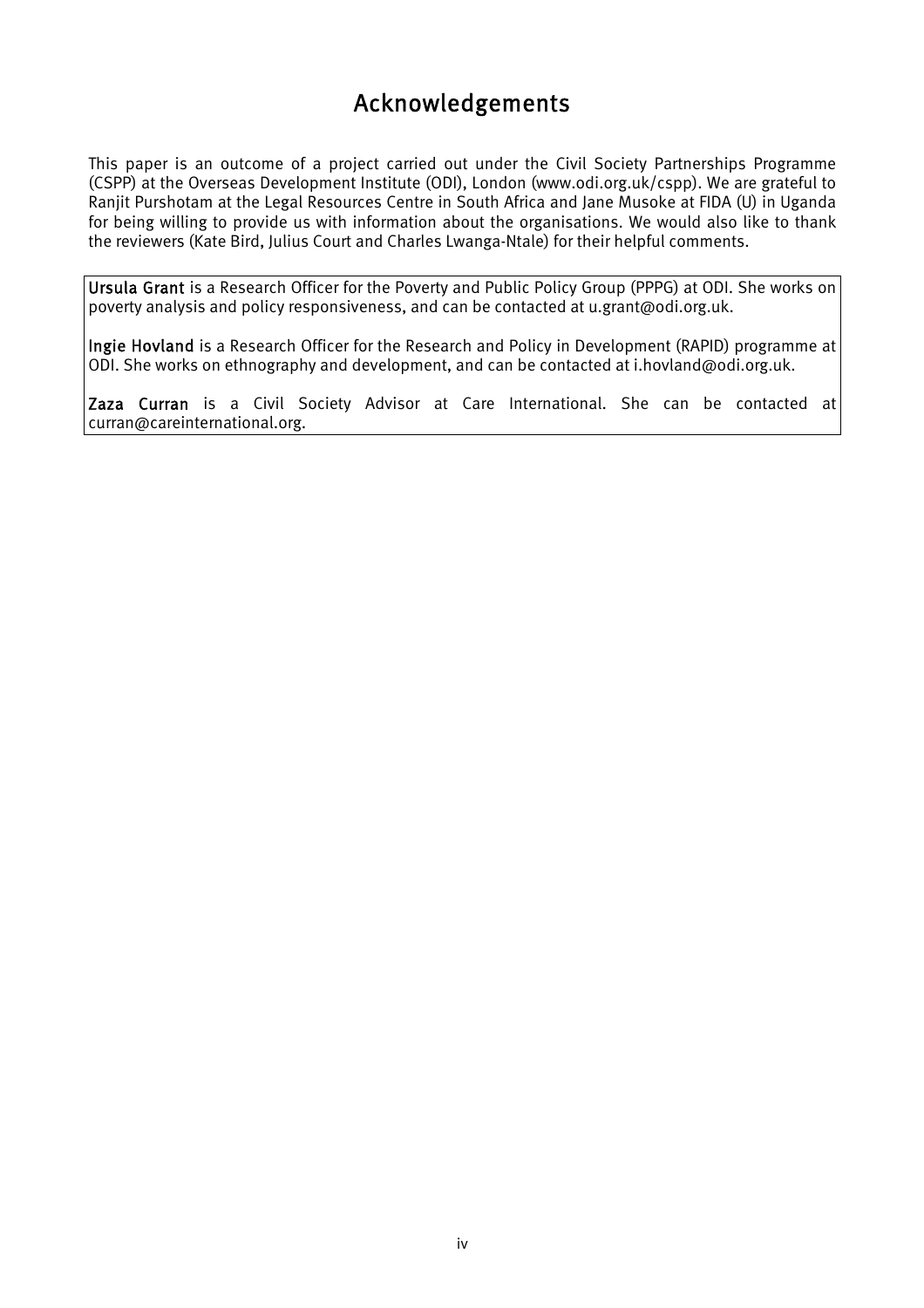# Executive Summary

This paper takes as its starting point the observation that experiential knowledge tends to be dismissed in policy discussions. This means information and knowledge acquired by individuals through personal experience or gathered by civil society organisations (CSOs) through working in poor areas where staff can see firsthand the daily lives of poor people. Moreover, the role of elites in policy processes – especially in pro-poor policy processes – is an area that is in need of more investigation. Here, we wish to combine these two issues and look at the potentially pivotal role that elites can play as conduits of experiential knowledge into policy processes, communicating community-learnt knowledge of the situation of the poor into national-level pro-poor policies.

This paper focuses on lawyers who have shown an interest in the problems of poor people by working as legal aid lawyers in poor communities. The key question we seek to address is: How and under what circumstances can elites bring experiential knowledge about the situation of the poor to bear on policy debates? Two cases are examined and compared: the Legal Resources Centre (LRC) in South Africa and the Uganda Association of Women Lawyers (FIDA U) in Uganda.

Before presenting the case study findings, the paper reviews the relevant bodies of literature on policy processes, the role of national elites in poverty reduction and policy processes, and legal aid centres and their influence on policy processes and content. Throughout the literature review we have emphasised issues of legal empowerment and how such empowerment might support poverty reduction.

In the next section, the situation, aims, work and policy-influencing experience of the case study organisations are presented. It seems that there is a difference in the ability of these two organisations to contact policymakers and influence national policy. A comparative analysis highlights factors which might contribute to the difference.

In conclusion, three key sets of lessons are drawn out of the comparative case studies with regard to the research question highlighted above. These are:

- The importance of links:
	- o Network: Invest in staff who can facilitate networking activities. Use board members actively in facilitating links with prominent actors.
	- o Events: Invest in a series of events that bring people together, such as launches, dinners or site tours.
	- o Cooperation: Invest in cooperation, even though this demands time and effort. Forge and use links with other institutions, such as government departments and the police.
	- o Coalitions: Invest in making policy-influencing activities visible and strong. Build coalitions with other CSOs who wish to influence the same policies.
- People use:
	- o Donors: Actively invest in donor engagement through invitations, fundraising dinners, reporting, etc.
	- o Volunteers: Use volunteers to supplement the work of paid staff, if possible.
	- o Board and committee members: Create several boards (advisory or otherwise) and committees tied to the organisation. These forge links to a large number of people who will have an interest in promoting the organisation.
- Strategic planning:
	- o Aims: Include policy engagement and influence as a key aim of the organisation, rather than viewing it as an optional bonus.
	- o Budget: Set aside resources in the budget for 'policy projects' (i.e. projects specifically designed to engage with and influence a policy).
	- o Staff development: Train staff in the skills they need to engage with policy-level activities, such as advocacy and networking.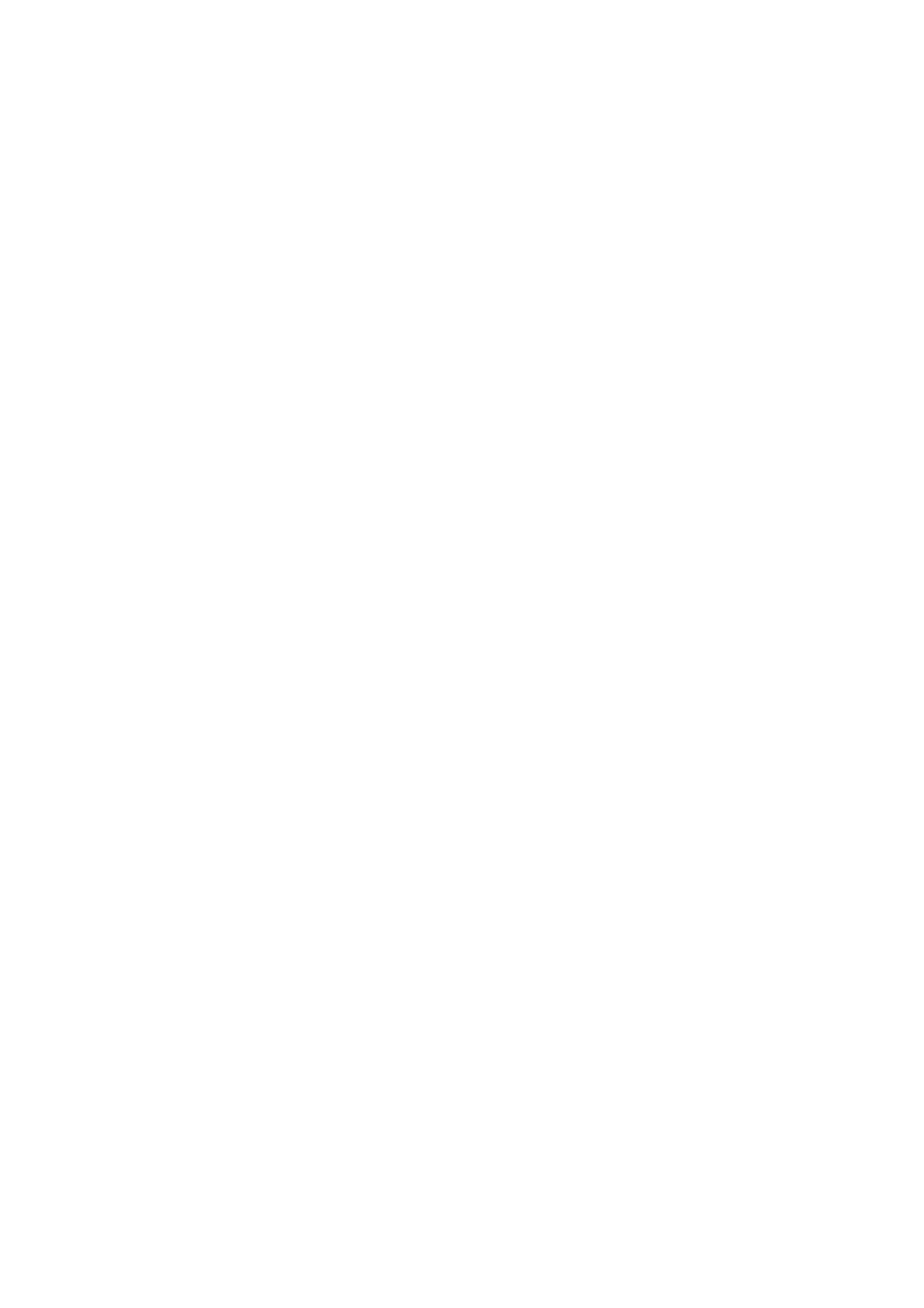# 1 Introduction

## 1.1 Background

This paper takes as its starting point the observation that experiential knowledge tends to be dismissed in policy discussions. This means information and knowledge acquired by individuals through personal experience or gathered by civil society organisations (CSOs) through working in poor areas where staff can see firsthand the daily lives of poor people. Moreover, this accumulation of knowledge is linked to the potentially pivotal role that elites can play as conduits of experiential knowledge, communicating community-learnt knowledge of the situation of the poor into national-level pro-poor policies. This paper focuses on lawyers who have shown an interest in the problems of poor people by working as legal aid lawyers in poor communities. Two cases are examined and compared.<sup>1</sup>

To engage with this topic, we draw on a number of existing bodies of literature but at the same time aim to take them forward in a new way. There is much written on the policy process: how policies are made; the importance of evidence-based policymaking; how knowledge and research can inform and inspire policy debates; and, most significantly, the ascendancy of participatory policymaking based on the idea that involving the poor directly will make poverty reduction policies more effective. There have also been a number of studies looking at the role of elites in poverty reduction and their perceptions of poverty and the poor.<sup>2</sup> Similarly, the importance of the rule of law and, more recently, legal empowerment in poverty reduction has generated numerous studies. This literature is examined in Section 2 below.

It has become apparent from this literature that one form of knowledge tends to be dismissed in policy discussions, namely 'experiential knowledge',<sup>3</sup> despite it seemingly being an obvious part of the evidence needed to make policy. Community-based organisations, which rely on this form of knowledge, have found it difficult to access the policy arena (perhaps because they tend to be more informal, have less advocacy experience and can be crowded out from the policy table by policymakers, donors and larger non-governmental organisations). With this in mind, is there a role for elites to act as conduits for communities to feed their experiences into the policy process? This paper examines one elite group – that of lawyers who seem to have shown an interest in the problems facing poor people by working in legal aid in poor communities. We will explore the innovative ways these elites have used the experiential knowledge acquired through their work to influence both legal empowerment initiatives and, more generally, poverty reduction policies.

## 1.2 Key question

This paper centres on elites acting as conduits for communities by feeding their experiences into policy processes. In particular, we would like to examine how elites might communicate community-learnt knowledge, or experiential knowledge that they have gained through their work and through interaction with poor or marginalised communities. In short, we wish to examine the question: How and under what circumstances can elites bring experiential knowledge about the situation of the poor to bear on policy debates?

We focus on legal aid centres, thus specifically looking at the role that one particular elite group, lawyers, can play in bridging the gap between the knowledge of poor or marginalised communities and national poverty reduction policy processes.

<sup>2</sup> In this paper, the term 'elite' is used to refer to those who are better educated, better connected and better resourced among the local citizenry. In this context we are specifically referring to professionals who routinely work with groups of the poor. 3

This paper is an extended version of the report arising from a project carried out under ODI's CSPP.<br><sup>2</sup> In this paper, the term folite' is used to refer to those who are better educated, better seppected and

Information and knowledge acquired by individuals through personal experience or gathered by staff of CSOs through experience of working in poor areas and witnessing, at firsthand, the daily lives of poor people.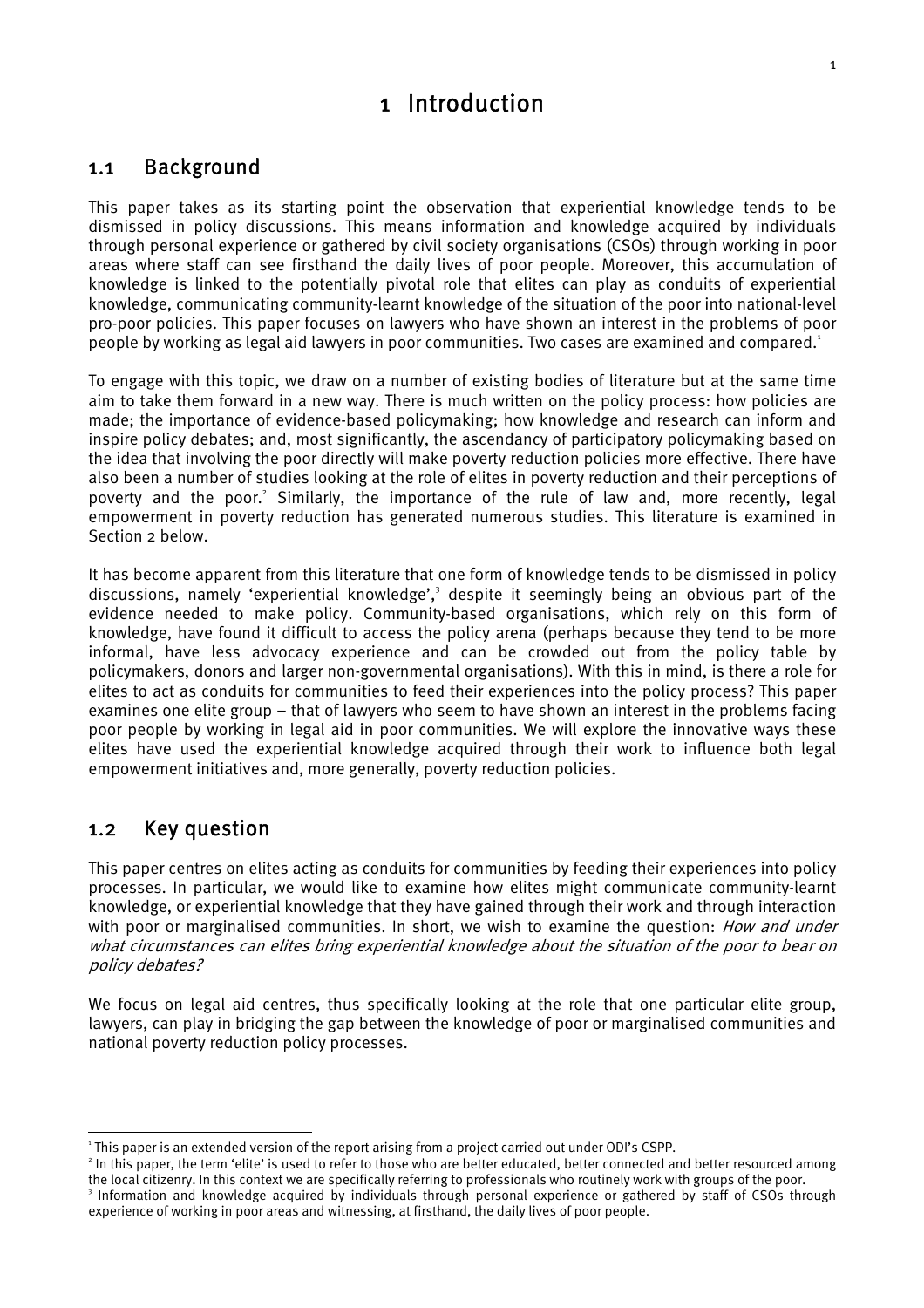## 1.3 Methodology: case study approach

In order to address this question, we have chosen a comparative case study approach. This approach allows a more in-depth examination of particular case(s) than would be possible from a survey, and enables a detailed analysis of context.<sup>4</sup> The two cases we examine and compare are of two legal aid centres: the Association of Women Lawyers (FIDA U) in Uganda and the Legal Resources Centre (LRC) in South Africa.

The LRC is an independent, client-based, non-profit public interest law centre which aims to use law as an instrument of justice. It views its mandate as working for the development of a fully democratic society based on the principle of substantive equality, by providing legal services for the vulnerable and marginalised, including the poor, homeless and landless people and communities of South Africa who suffer discrimination by reason of race, class, gender, disability or social, economic and historical circumstances.

The standards and principles it commits to include are:

- Building respect for the rule of law and constitutional democracy;
- Enabling the vulnerable and marginalised to assert and develop their rights;
- Contributing to the development of a human rights jurisprudence;
- Contributing to the social and economic transformation of society.

To achieve its aims, the LRC seeks creative and effective solutions by using a range of strategies, including impact litigation, law reform, participation in partnerships and development processes, education and networking within and outside South Africa.<sup>5</sup>

FIDA (U) was established in 1974, with the goal of improving access to justice and uplifting the status of women and children, along with promoting the observance of their rights and responsibilities. FIDA (U) is a non-governmental, non-partisan and non-profit-making woman's human rights membership organisation, which has built its reputation on its uncompromising commitment to providing legal services for women and children whose rights are abused, denied and neglected. FIDA (U) is an indigenous organisation of women lawyers and the first of its kind to provide legal aid services. In Uganda, the association has  $244$  members and 50 full-time staff.

FIDA has three main programmes: legal aid service provision; research and advocacy; and information, education and documentation. The legal aid service provision includes case handling (over 9,000 new cases every year), child support programmes, community support programmes and legal aid to people living with HIV/AIDS. Research and advocacy focuses on Uganda's legal and regulatory framework to ensure it adequately promotes and supports women's rights.<sup>6</sup>

In comparing these two organisations we draw on the literature analysing research-policy linkages to examine what influences the uptake of experiential knowledge in policy processes. Both LRC and FIDA (U) have seen an earlier draft of this paper and been invited to comment.

<sup>4</sup> From www.lrc.org.za. Findings presented in this paper are, however, based on only a limited number of interviews and support documentation provided by the organisations under study. The depth of information and analysis must be recognised as reflecting what is contained in these sources. This initial research activity would benefit considerably from further activities enabling more detailed analysis from the perspective not only of the organisation but also of their clients and the policymakers whom they aspire to influence. 5

Our information on LRC comes from previous contact with the organisation, the website (www.lrc.org.za), a review of their documents and a telephone interview with Barrister Ranjit J Purshotam. 6

 $\degree$  Our understanding of FIDA (U) is based on telephone and email correspondence with the Executive Director, Jane Musoke, supported by information on the FIDA (U) website (www.fidauganda.or.ug) and a review of their documents.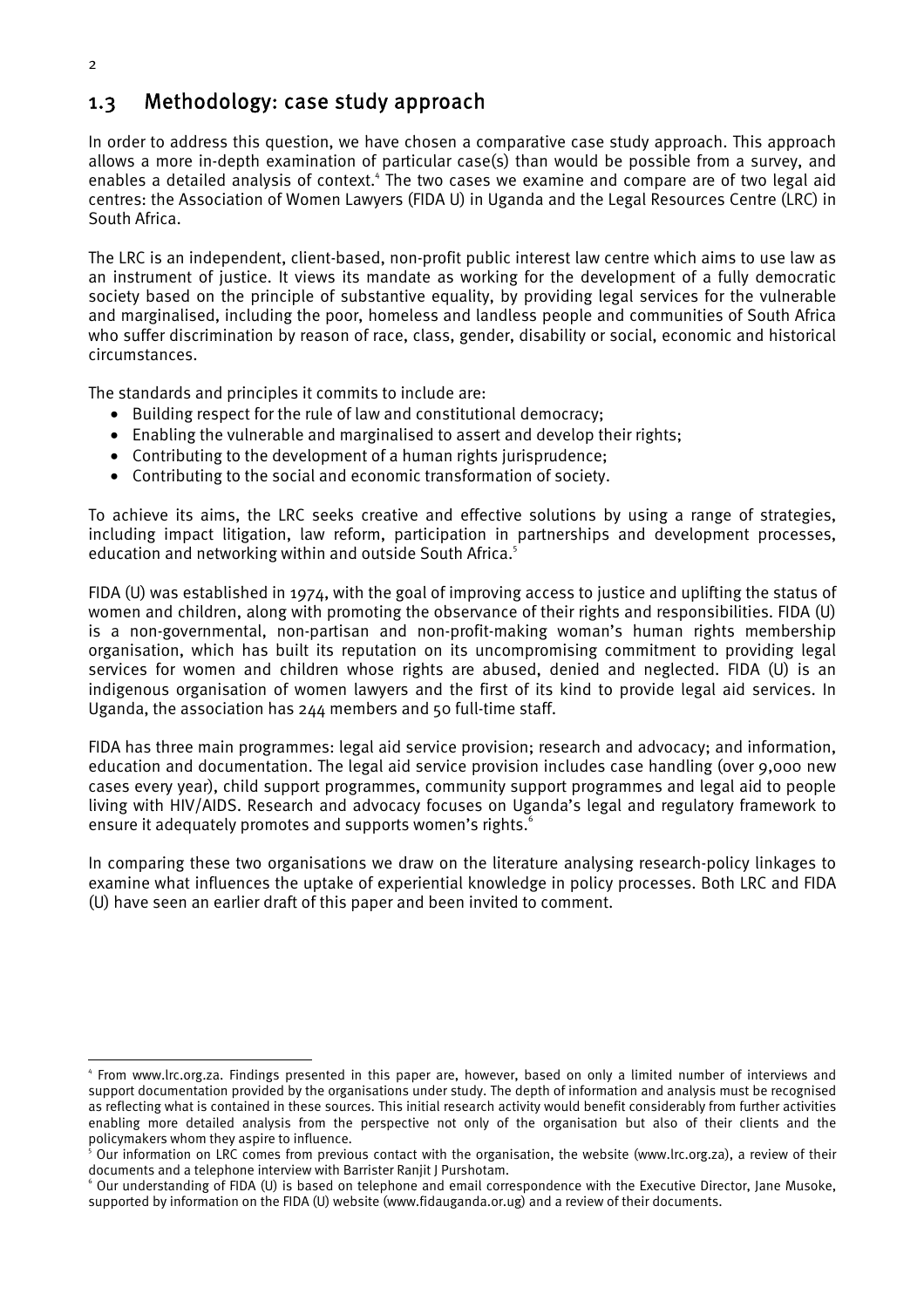## 1.4 Outline

In this paper we first briefly present literature on policy processes (Section 2.1), on the role of national elites in poverty reduction and policy processes (Section 2.2), and on legal aid centres and their influence in policy processes and content (Section 2.3). Throughout this review we emphasise legal empowerment and the role it might play in poverty reduction.

In the next section (Section 3) we present the situation, aims, work and policy-influencing experience of the case study organisations: FIDA (U) in Section 3.1 and LRC in Section 3.2. We then present a comparative analysis of the two organisations, considering which factors might contribute to the perceived difference in their ability to contact policymakers and influence national policy (Section 3.3).

In the conclusion (Section  $\Delta$ ), we return to the key question posed in this paper, namely: *How and* under what circumstances can elites bring experiential knowledge about the situation of the poor to bear on policy debates? and present the lessons learnt from the preceding analysis.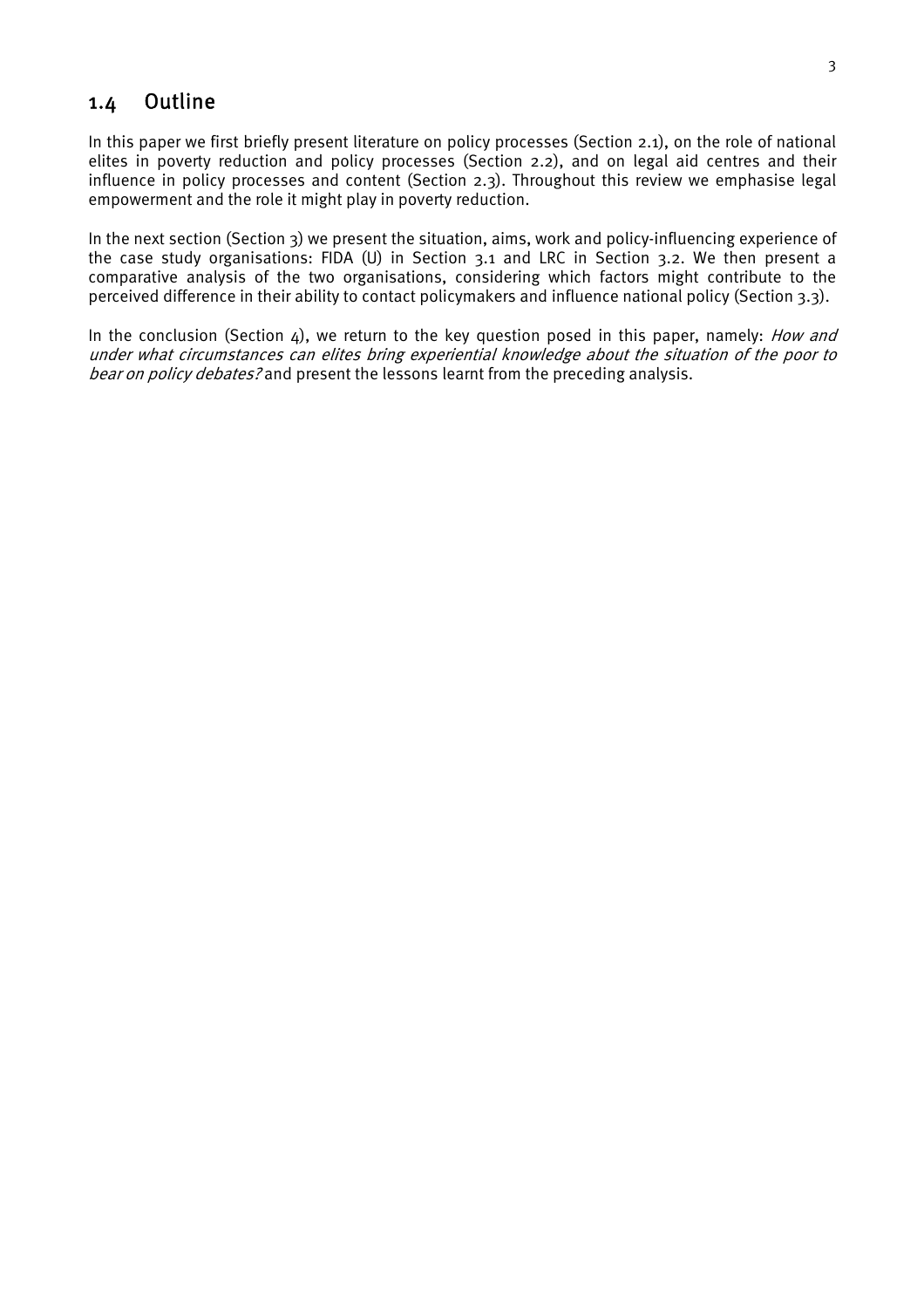# 2 Literature Review

## 2.1 Policy processes

Often, the link between knowledge and policy, or evidence and practice, is viewed as a linear process, whereby a set of research findings or lessons shift from the 'research sphere' over to the 'policy sphere', which then has some impact on policymakers' decisions and practical programmes. The reality tends to be much more dynamic and complex, with two-way processes among research, policy and practice, shaped by multiple relations and reservoirs of knowledge. The traditional question 'How can research be transported from the research to the policy sphere?' has been replaced by a more complex question: 'Why are some of the ideas that circulate in the research/policy networks picked up and acted on, whereas others are ignored and disappear?'

It is important to understand policy processes as fluid and malleable (Brock et al, 2001: 2) or even 'a chaos of purposes and accidents' (Clay and Schaffer, 1984: 192, quoted in Sutton, 1999: 1). In the context of poverty reduction policy, while there are opportunities for different actors to engage in poverty policy processes, the formulation of policies is characterised by a 'complex interplay of power, knowledge and agency' (Brock et al, 2001: 3). This makes it very difficult to understand how knowledge is fed into the process, who adopts that knowledge and what change it produces. Bird et al (2004) identify a number of 'fracture points' – or areas of weakness and failure in the policy process.

There are an increasing number of spaces for 'invited participation' (in PPAs – Participatory Poverty Assessments, PRSPs - Poverty Reduction Strategy Papers, etc.) where CSOs<sup>7</sup> have had an opportunity to participate in the policy process. The PRSP process offers an excellent opportunity for CSOs to engage with the policy process. For many CSOs in the first generation of PRSP consultations, this has been their first experience of advocacy work on policy issues and the process itself has contributed to strengthening capacities. However, this potential has often not been fulfilled; many CSOs feel that their views and recommendations have not been listened to or integrated into final policy documents. While there are some examples of CSOs impacting policy choices, there is an overriding sense that there has not been much of a link between the consultations and the final documents and, furthermore, that governments did not invite discussion on many important issues. The reasons for this are many but include the political nature of policy processes, the influence of donors and international financial institutions (IFIs) in the PRSP process and the limited capacity in many CSOs to conduct rigorous analysis on highly technical issues (Curran, 2005: 1).

There may also be times when policy change comes from below rather than from above (Houtzager, 1999 in Brock et al, 2001: 2) and for the policy space to opened up by new actors who propose alternatives to current orthodoxies and reframe the policy debate (Brock et al, 2001: 7). This has been an important part of CSO movements – mediating between 'public' and 'private' interests (Pollard and Court, 2005). CSOs can be involved in a number of ways in the various stages of the policy process: agenda setting, formulation, implementation and monitoring and evaluation (see Box 1).

### Box 1: Summary of relevant evidence supporting policy and institutional reform

- Journalists against AIDS in Nigeria highlighted an urgent need to address issues around the disease. Their work was successful in raising awareness of the problem among both policymakers and the general public because of the way the group combined personal testimonies with macro-level analysis.
- The Muslim Women's Council in Addis Ababa raised the issue of women's rights in Ethiopia by using its meticulous community-based research matched with detailed engagement with the text of the Qu'ran. This provided the Council with legitimacy and enabled them to raise issues connected to women's rights with families, communities and Sharia courts.

Source: Pollard and Court (2005: 13).

<sup>7</sup> CSO is a widely used but contested term. We do not engage with that debate here but use the term simply to refer to NGOs working at both national and local levels.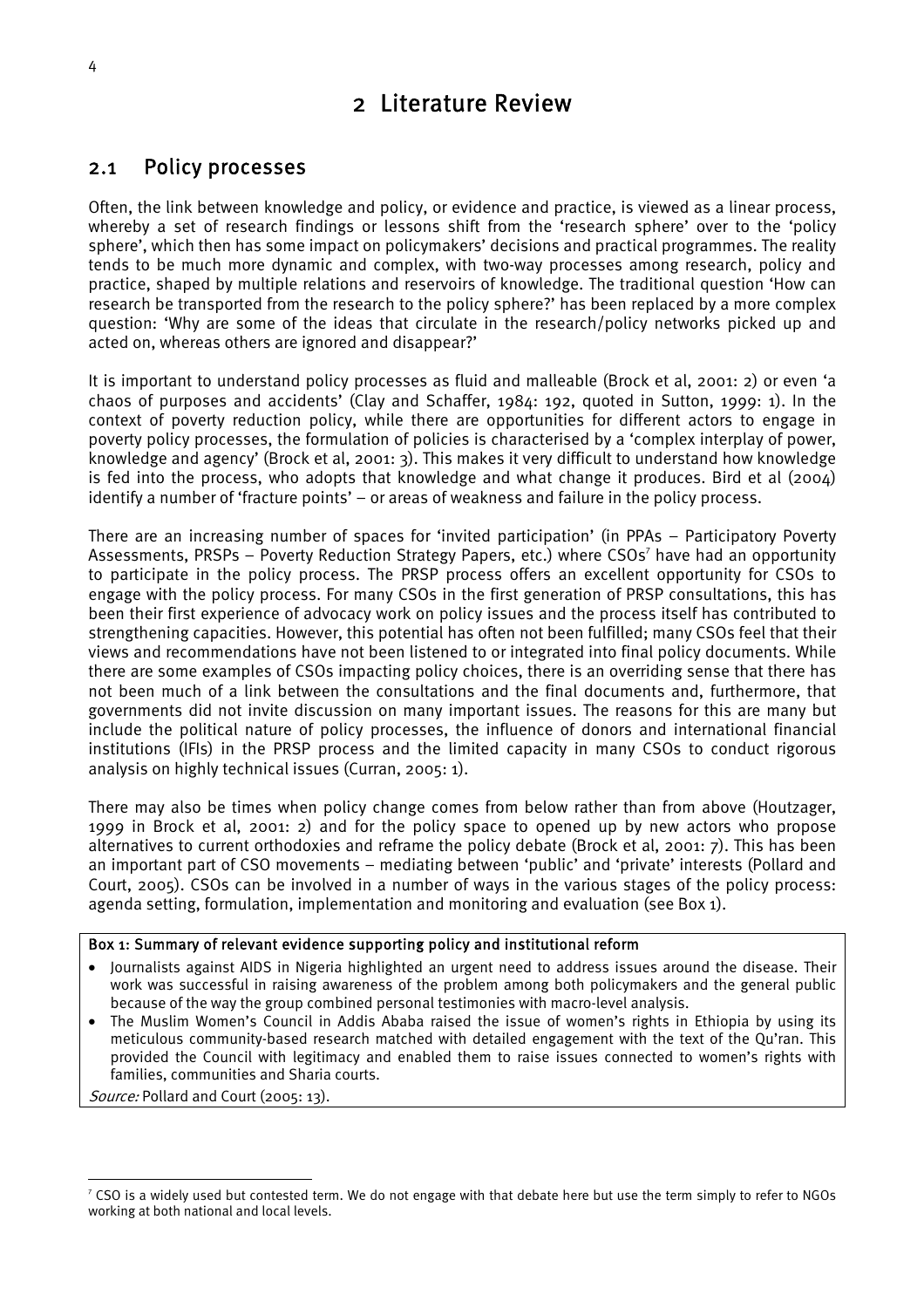There are a number of factors that can contribute to policy change: successful strategising by networks of actors who propose alternatives; 'discourse coalitions' within policy arenas and of *other* actors from outside existing policy networks; and the negotiation and capture of areas of consensus. These, however, are all incremental processes of change (Brock et al, 2001: 3). In terms of successful CSO contribution to policy change, Pollard and Court (2005) argue that creating and using credible evidence is crucial in influencing policy discourses.

A wide range of interrelated factors determines whether research-based and other forms of evidence are likely to be adopted by policymakers and practitioners.<sup>8</sup> Four broad and overlapping areas are identified:

1. Political context: politics and institutions: Research and policy links are dramatically shaped by the political context.<sup>9</sup> The policy process and the production of research are in themselves political processes from start to finish. Key influencing factors include the extent of civil and political freedoms in a country; political contestation, institutional pressures and vested interests; and the attitudes and incentives among officials, their room for manoeuvre, local history and power relations. In some cases the political strategies and power relations are obvious, and are tied to specific institutional pressures. For instance, ideas circulating may be discarded by the majority of staff in an organisation if those ideas elicit disapproval from the leadership.

2. Evidence: credibility and communication: The findings of RAPID's work suggest that the quality of the research is important for policy uptake.<sup>10</sup> Policy influence is affected by topical relevance and, as importantly, the operational usefulness of an idea; it helps if a new approach has been piloted and the document can clearly demonstrate the value of a new option. A critical issue affecting uptake is whether research has provided a solution to a problem. The other key set of issues here concerns communication. The sources and conveyors of evidence and the way new messages are packaged (especially if they are couched in familiar terms) and targeted can all make a big difference. For example, marketing is based on the insight that people's reactions to a new product or idea are often determined by the packaging rather than the content. The key message is that communication is a very demanding process and that it is best to take an interactive approach. Continuous interaction leads to greater chances of successful communication than from a simple or linear approach.

3. Links: influence and legitimacy: This relates to the importance of links with communities, networks and intermediaries (for example, media and campaigning groups) in affecting policy change. Some of the current literature focuses explicitly on various types of networks, such as policy communities, epistemic communities and advocacy coalitions. While systematic understanding remains limited, issues of trust, legitimacy, openness and the formalisation of networks have emerged as important. Existing theory stresses the role of translators and communicators. It seems that there is often an under-appreciation of the extent and ways that intermediary organisations and networks impact on formal policy guidance documents, which in turn influence officials.

4. External influences: While many questions remain, key issues here include the impact of international politics and processes, as well as the impact of general donor policies and specific research-funding instruments. Broad incentives, such as EU Accession or the PRSP process, can have a substantial impact on the demand for research by policymakers. Trends towards democratisation and liberalisation and donor support for civil society are also having an impact. Much of the research on development issues is undertaken by Northern researchers, raising concerns of relevance and beneficiaries' access to the findings. A substantial amount of research in the poorest countries is funded by international donors, which also raises a range of issues around ownership and legitimacy. Other issues are whose priorities are reflected in research agendas and whether the appropriate balance is made between international and local staff when commissioning consultancy teams. As policy processes become increasingly global, external influences will increase in importance.

<sup>8</sup> For a synthesis of the main conclusions of recent ODI work in this area, see the RAPID Briefing Paper at www.odi.org.uk/RAPID/Publications/Documents/rapid\_bp1\_web.pdf. 9

<sup>&</sup>lt;sup>9</sup> The term 'research' is used widely here to include knowledge creation and evidence gathering.<br><sup>10</sup> See www.odi.org.uk/rapid/publications for a number of publications.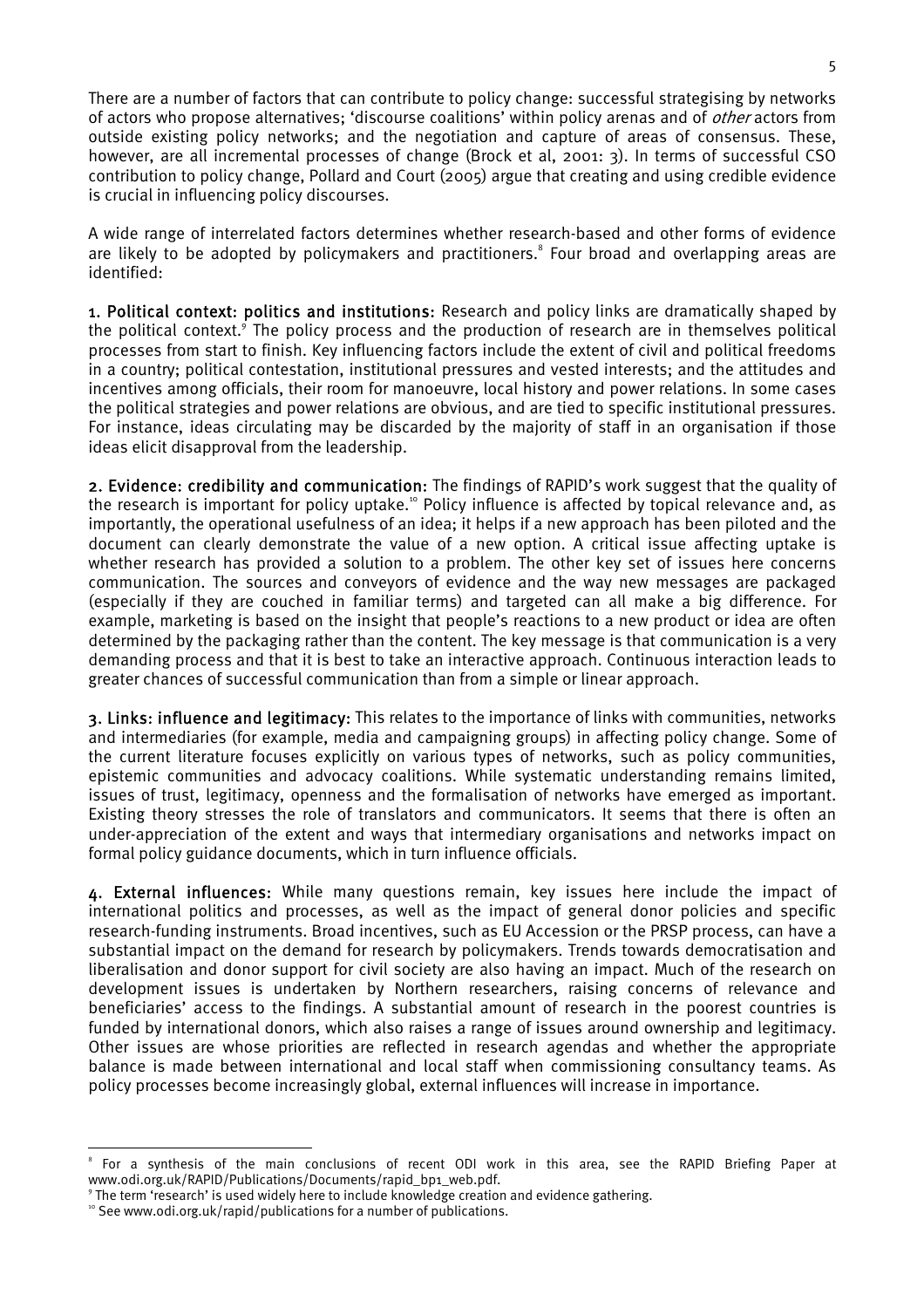There appears to be a hierarchy or ladder of knowledge within policy processes. Pollard and Court (2005: 14) and McGee et al (2002) both raise the point that academic research/knowledge is privileged over experiential knowledge. However, experiences from the PRSP processes show that the experiential evidence was an important complement to the technical knowledge of government and donor officials, particularly in assessing the extent and character of poverty in countries (McGee et al, 2002). Many CSOs saw the PRSP consultation process as an opportunity to learn from other sources of information, including from the research-based evidence produced by larger non-governmental organisations and think tanks. This allowed them to put their individual experience into a broader context.

Outside the formal policy processes, there are other arenas for people to meet and mobilise around alternative policy discourses (social movements are an obvious example). These can provide poor people with an opportunity to resist and challenge their conditions and create alternatives (Berberton et al, 1998 in Brock et al, 2001: 23).

## 2.2 The role of national elites in poverty reduction/policy processes

According to Hossain and Moore (1999: 107), 'elite' is defined in terms of power: the capacity to influence events and discourse. Conceptually, an elite is a small number of people who control the key material, symbolic and political resources within a country. Elites can be identified as the people who occupy commanding positions within the institutions that are most salient to national political influence and policymaking, including the legal system (Reis and Moore, 2005: 2).

Elites are recognised as an important group in poverty reduction policies because of the power they hold – but what makes elites likely to engage constructively in poverty reduction activities? Some studies argue that it is the more educated members of communities that are actively involved in collective action. A study by Oliver (1984) on collective action in Detroit, USA found that the active members of the community are more educated and tend to have closer ties in the community than 'inactive' members. Studies on 'New Social Movements' also show that people are more likely to cooperate – and in more areas – when more educated.<sup>11</sup> Offe (1987) finds that people with a degree are 10 times more likely to be members of Greenpeace than those without one. He concludes that the well educated middle classes are more susceptible to the universalist messages of such movements (Gillinson, 2004: 11).

Bird et al (2004) argue that in some cases elites may speak on behalf of marginalised and vulnerable groups, for example NGO lobbies, parliamentarians or other elected representatives, donors and development researchers. However, the poor and marginalised are generally in asymmetric relationships with the powerful, and are unable to control the content or process of their engagement. This can lead to their interests being misrepresented and their engagement being manipulated to benefit the interlocutor (Bird et al, 2004: 13). This is a potential danger where lawyers represent the interests of poor communities in policy discussions.

Abram de Swaan argues that a precondition for state action is the development of 'social consciousness' among national elites. He notes that members of the elite possess social consciousness when: they are aware of the interdependence among social groups in society and the external effects of poverty on the elites (either threats or opportunities); they believe that they have some responsibility for the poor; and they believe that feasible and efficacious means to improve the lot of the poor exist or might be created (in Reis and Moore, 2005: 5).

Another perspective on the 'conscientisation' of the elites is a study by Fischer (1993, in Sutton, 1999: 27) who shows the evolution of US think-tanks from 'objective experts' to politicised elites. Studying organisations such as the Brookings Institution, the Heritage Foundation and the American Enterprise Institute for Public Policy research, Fischer shows that these elite think tanks initially acted as objective experts who offered advice to government policymakers but between the 1960s and 1980s there was a move towards subjectivity, a 'politicization of elite think tanks and their experts'. These 'experts' were

 $\overline{a}$ 

<sup>&</sup>lt;sup>11</sup> For more on why we cooperate, see Gillinson (2004).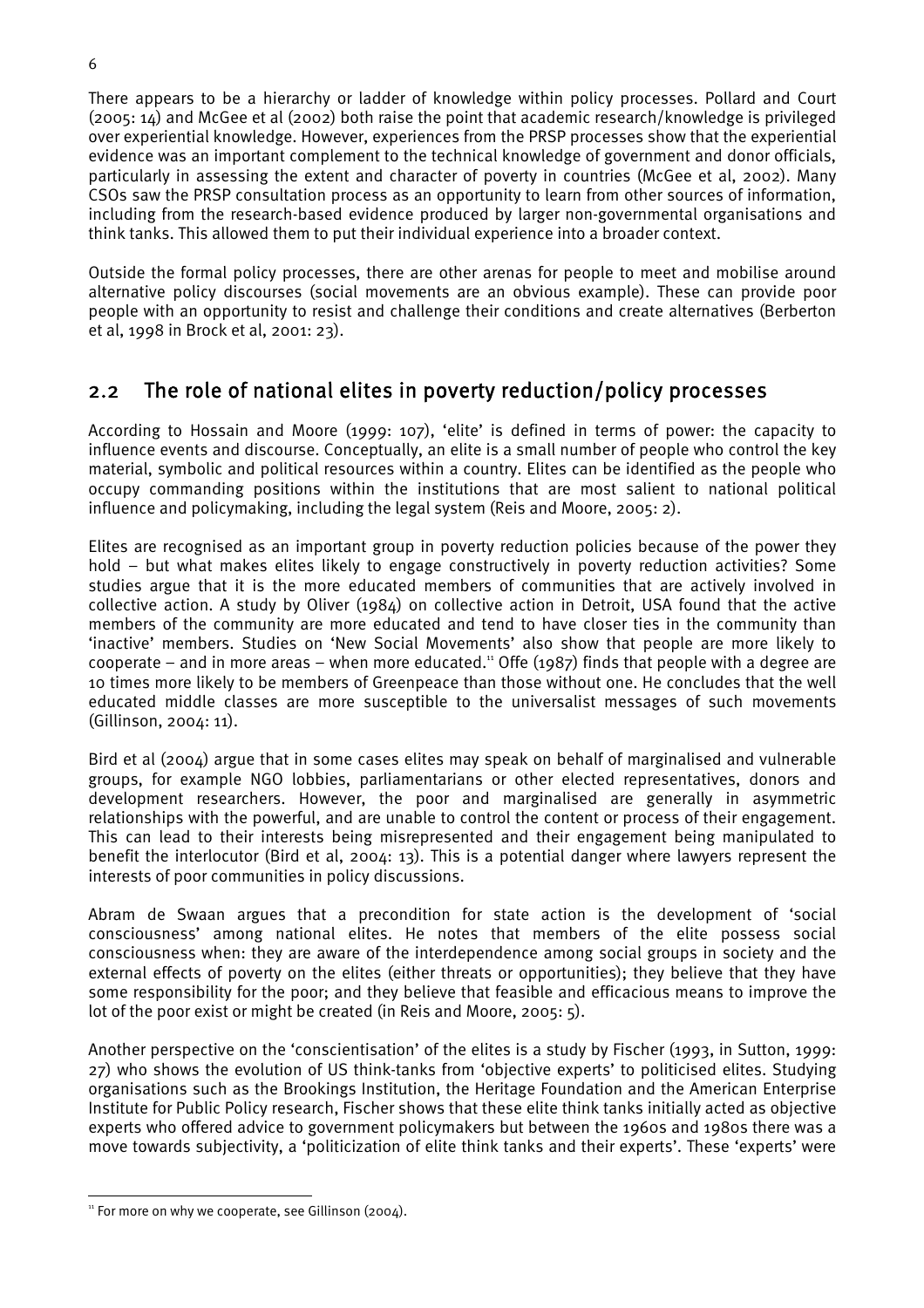able to raise political consciousness problems – such as poverty – that otherwise would have been accorded little attention by either politicians or the public (Sutton, 1999: 27).

Elites may also engage in poverty reduction activities through fear or opportunity (Moore and Hossain, 2005: 201). They may fear that they will be worse off if they fail to do something about poverty, or they may perceive that they will benefit personally from poverty reduction.

Hossain and Moore, in their case study of Bangladesh, highlight the factors that are likely to make elites act. Elites in Bangladesh are likely to support anti-poverty activities because: the country is relatively homogenous and has a relatively equal distribution of income; shared suffering (floods etc.) have created a sense of national identity grounding poverty reduction activities in a sense of national solidarity; poverty is extreme and overt; and an established and effectual NGO sector provides both a stimulus and a model for public action (Hossain and Moore, 1999: 106-7).

More generally, Moore and Hossain set out the factors that make certain poverty reduction policies more likely to capture the imagination of the elites: i) specific arguments linking pro-poor policies to a widely accepted (human resource-based) conception of development; ii) general assertions about the incompatibility of poverty with the achievement of an urgent national goal (e.g. linking poverty reduction with 'national unity' in Indonesia); iii) appeals, explicit or implicit, to a sense of rivalry with other similar countries, especially neighbouring countries, and to the sense of national pride; iv) narratives with 'moral' as well as instrumental content; v) a plausible account of how particular objectives might be achieved through public action (Moore and Hossain, 2005: 206-7). Interestingly, a common theme among many elites is that education is the solution to poverty (see Moore and Hossain, 2005: 204-5 for reasons why).

However, Hossain and Moore also raise the point that elites can have skewed or misleading perceptions of 'the poor'.<sup>12</sup> Many elites know very little about the lives of poor people. Elites in Bangladesh bestow poor people with high moral values; the poor are thought to be less greedy than the non-poor (Hossain and Moore, 1999: 109). This example is different to many other countries where elites have tended to divide the poor into 'deserving' and 'non-deserving' depending on their behaviour and lifestyle. This idea was highlighted in the work by John Toye on anti-poverty discourse in contemporary international development agencies which he related to the history of anti-poverty policy in Britain. Up until at least the mid-2oth century, British policy was shaped in part by moral distinctions of the relative merit and worthiness among the poor. Part of the art of obtaining political support for the expansion of public welfare had been to redefine more poor people as *deserving* on grounds that would resonate with, and be acceptable to, the more comfortable classes (in Ries and Moore, 2005: 4).

## 2.3 Legal aid centres and their influence in policy processes/content

There is much research on the importance of the rule of law and access to justice in ameliorating poverty. 'Lawlessness' is a particular problem for poor people. 'Lawlessness' can contribute to poverty in a number of ways: the justice system fails to fulfil its stated objectives – of protecting people from theft, violence and official abuse – or to enforce legitimate entitlements and legal rights (e.g. to wages or inheritance); the prevalence of police extortion, unjust imprisonment and courtroom bribery may inflict further costs: the justice system may seem like 'organised theft'; living in a state of lawlessness undermines confidence, deters investment and contributes to costly risk-avoiding behaviour within a culture of fear; vulnerable households may use scarce disposable income for self-protection (e.g. bribes and weapons) to shield themselves from both state and private plundering (ID21, 2002a).

Moreover, poor people are often engaged in various forms of illegality (housing, work, use of electricity etc.) and so only encounter the legal system if they are being prosecuted. Even when poor people seek

 $\overline{a}$ <sup>12</sup> Reis and Moore introduce the idea of 'perceptions of poverty', which they argue are a combination of *cognitions* (nonevaluative understanding); *norms* (internalised ideas about appropriate roles); and *values* (ideals about what might be). In the volume they edited, the authors used the following types of questions to understand perceptions of poverty: What does 'poverty' mean? What and how does it represent a problem, if at all? Why are some people poor and others wealthy? Who is to blame for what? Who should take the initiative in dealing with poverty? There will be obvious incoherence and internal contradictions (2005: 3).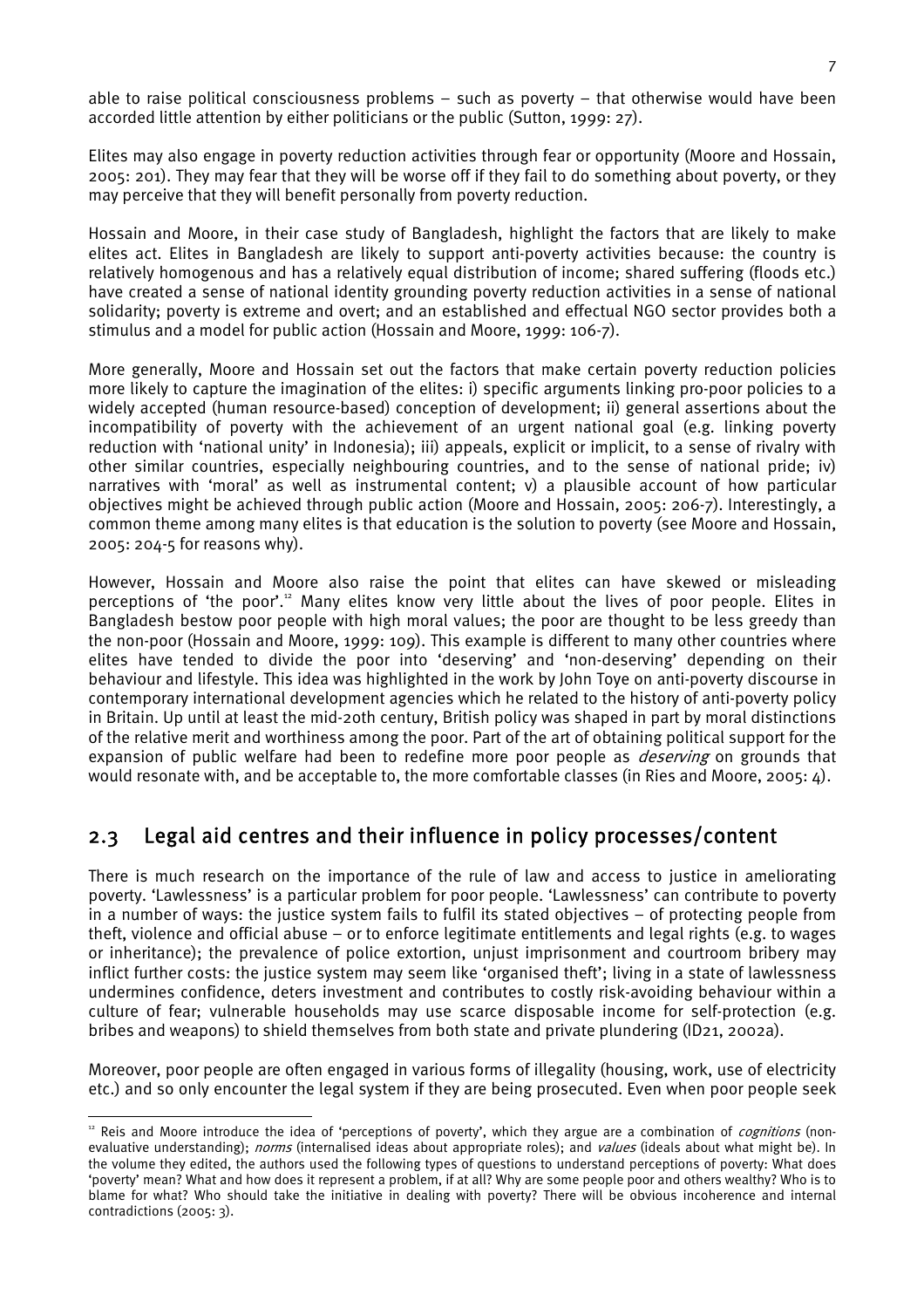legal redress, access to legal institutions is very difficult (Anderson, 2003). Legal institutions and the law might even construct poverty internally and cross-border – in the sense that the legal institutions determine who is recognised before the law, who has the assets to use the legal systems and the legal rules relating to property, contract, family (inheritance) and tort law. Poor or marginalised groups may be excluded from using these legal systems because of financial expense, ignorance, illiteracy, vulnerability to harassment and bribe demands, and poor political representation (Williams, 2003: 1).

Therefore, strengthening poor people's access to the legal system can contribute strongly to poverty reduction. Anderson (2003: 1) argues that 'the legal system offers an arena in which people can hold political and public officials to account, protect themselves from exploitation by those with more power and resolve conflicts that are individual or collective'.

Golub (2003: 3) has pioneered a reassessment of how one might best promote poor people's access to justice. He critiques the received wisdom, which says that access to justice is achieved by building the rule of law. He states that the 'rule of law orthodoxy' is a top-down and state-centred approach that concentrates on law reform and government institutions to build business-friendly legal systems or as a way of promoting additional goals such as good governance. The problem is that this orthodoxy is based on questionable assumptions, unproven impact and insufficient attention to the legal needs of the poor. The alternative that he proposes is *legal empowerment*  $-$  'the use of legal services and related development activities to increase disadvantaged populations' control over their lives'.

Legal empowerment comes out of community-driven and rights-based development. It bridges the gap between law and development and is both a process and a goal. As a process, it involves the use of law to increase disadvantaged populations' control over their lives through a combination of education and action. This control can relate to a number of different areas – basic security, livelihood, access to essential resources, etc. It reflects increased knowledge, capacity and confidence of the disadvantaged and their ability to work together to advance common development objectives. The goal of legal empowerment is to increase the control the disadvantaged have over their lives through the use of law (Golub and McQuay, 2001).

The legal empowerment approach differs from rule of law orthodoxy in at least four ways: i) lawyers support the poor as partners, instead of dominating them as proprietors of expertise; ii) the disadvantaged play a role in setting priorities, rather than government officials and donor personnel dictating the agenda; iii) addressing these priorities frequently involves non-judicial strategies that transcend narrow notions of legal systems, justice sectors and institution building; iv) even more broadly, the use of law is often just part of integrated strategies that include other development activities (Golub, 2003).

Legal empowerment equips the disadvantaged to advance more effectively their needs through engagement with the legal system, public agencies, civil society, private parties and law reform efforts through activities such as: using print media; using broadcast media/performing arts and popular culture; community-based training; paralegals; alternative dispute resolution; and legal aid (while this can include representation in formal court proceedings, it frequently involves advice and assistance that avoids the need for cases to be tried, including alternative dispute resolution or engagement with administrative agencies (Golub and McQuay, 2001). Legal empowerment works to raise the critical consciousness of disadvantaged groups to be able to understand and think about the inequitable power relations that affect their lives and to take action (Golub and McQuay, 2001). An interesting question is the role of legal aid lawyers in raising the 'critical consciousness' of the people they help.

Legal empowerment initiatives need to be 'mainstreamed' into general development activities to be successful. Many NGOs (and similarly oriented law school programmes) working on legal empowerment integrate their legal work (litigation, representation, negotiation, counselling and training) with other efforts that build the capacities and power of marginalised populations (group formation, community development, community organising, paralegal training, political mobilisation, administrative advocacy and alliance building) (ID21, 2002b).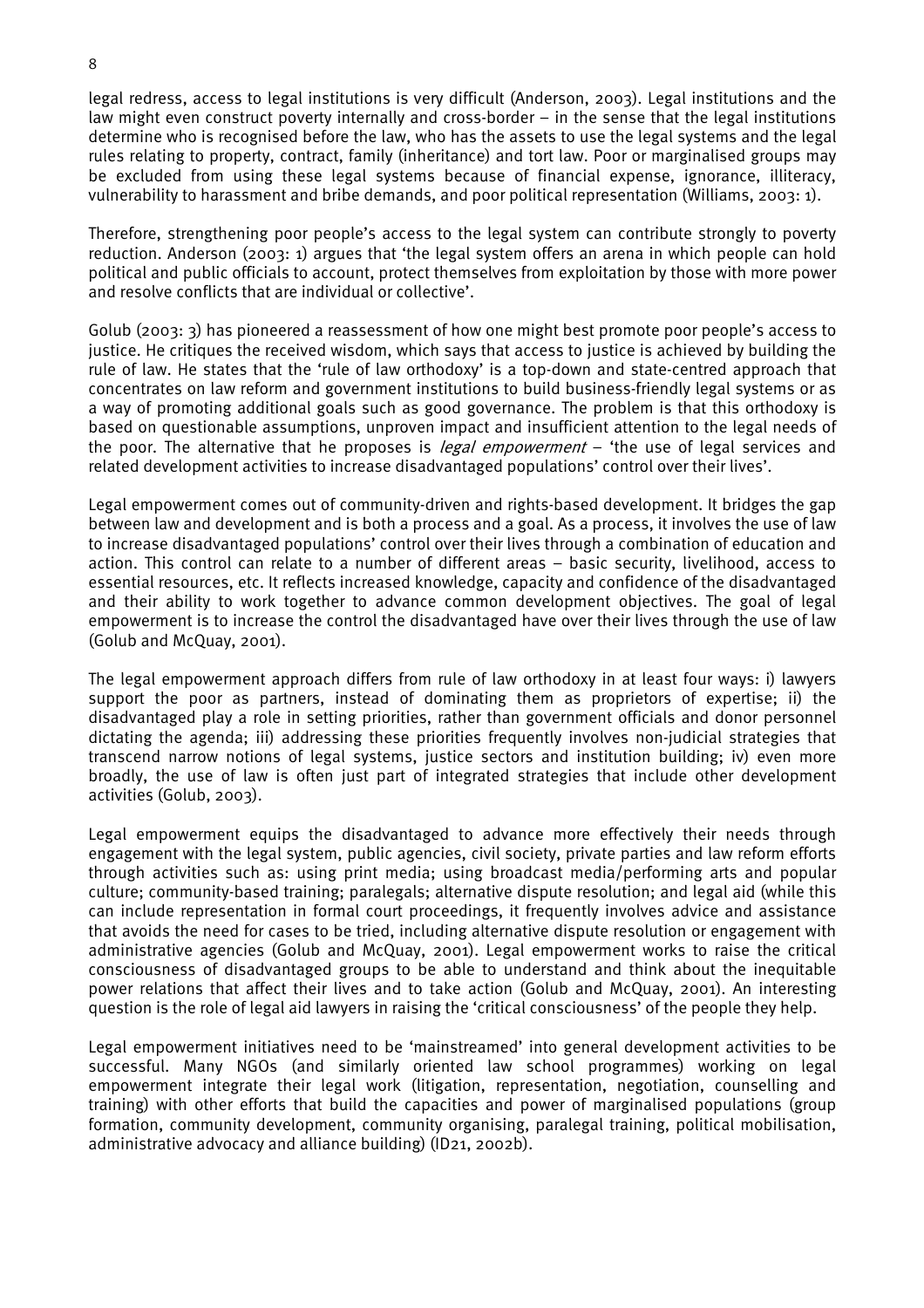#### Box 2: 'Mainstreaming' legal empowerment to benefit rights, development and project performance

- Natural resource management in Ecuador undertaken by CARE in collaboration with local Afro-Ecuadorian groups.
- Public health in South Africa example of a legal empowerment strategy that has effectively used public interest litigation built on a base of community and political activism. Centres have historically worked to undermine restrictions imposed under apartheid and now link with NGOs and have had significant impact on housing, land and health rights.
- Land reform in the Philippines Alternative Law Groups (ALGs) have contributed to scores of national regulations and laws concerning agrarian reform, violence against women, indigenous peoples' rights, environmental protection, etc. ALGs derive expertise and credibility by working at grassroots level, where they make the most of existing laws while learning what reforms might make sense and, most crucially, what reforms the communities want. Partner community-based organisations have not worked through the courts for a number of reasons.

#### Source: Golub (2003: 30-2).

Lawyers are elites and can play a significant role in activities to improve the legal system that will have a positive impact on poor people's rights and poverty status in the long run. Anderson talks about 'Law Movements': political, mainly elite, groupings that take action to improve the rule of law and legal institutions. Although this is not explicitly pro-poor action, the outcomes could benefit poor people. These movements could be linked with Moore and Hossain's argument about elites acting when they identify an opportunity where they are also likely to benefit from the outcomes (see above).

Legal aid organisations are another example of lawyers working to improve the rights of poor people (see below for examples of organisations). A World Bank assessment of an NGO legal services programme it supported for poor women in Ecuador looked at whether the legal aid clinics had a positive impact on poverty reduction efforts. However, focusing on the direct effects of legal aid is a costly way of dealing with poverty (i.e. one problem/person at a time). Therefore, the main aim of the study was to assess whether the legal aid clinics had any poverty reduction impacts on the women they did not serve – measuring the spill-over effects on the incomes of the people whose economic status was improved because the clinics changed the expectations of poor women and their domestic partners. The study raised a number of challenges: what to measure and finding a practical way of measuring. The problems of data (clinics did not collect data, had no evaluation component built in etc.) meant that econometric results were useful chiefly to demonstrate that empirical evaluations of contributions of legal and judicial reform to economic development are possible. However, even without being able to measure the full benefits of clinics and the spill-over impact for non-participants, it was possible to conclude that they appeared to make a contribution to the economic wellbeing of poor women in Ecuador. The study concludes by recommending that future legal and judicial reform projects should be used to promote economic development by capitalising on the law's potential leverage or spill-over effects on the incentives of economic agents (Owen et al, 2003).

Against this background, it would seem likely that lawyers, as a distinct elite group, are in a good position to have an impact on the policy processes of legal reform. When working in legal aid centres, it also seems likely that they can have a significant impact on legal empowerment. However, as the cases in the next section show, this is not always the case; several other factors can play a determinative role in whether or not lawyers are able to use their community-learnt knowledge to influence policy.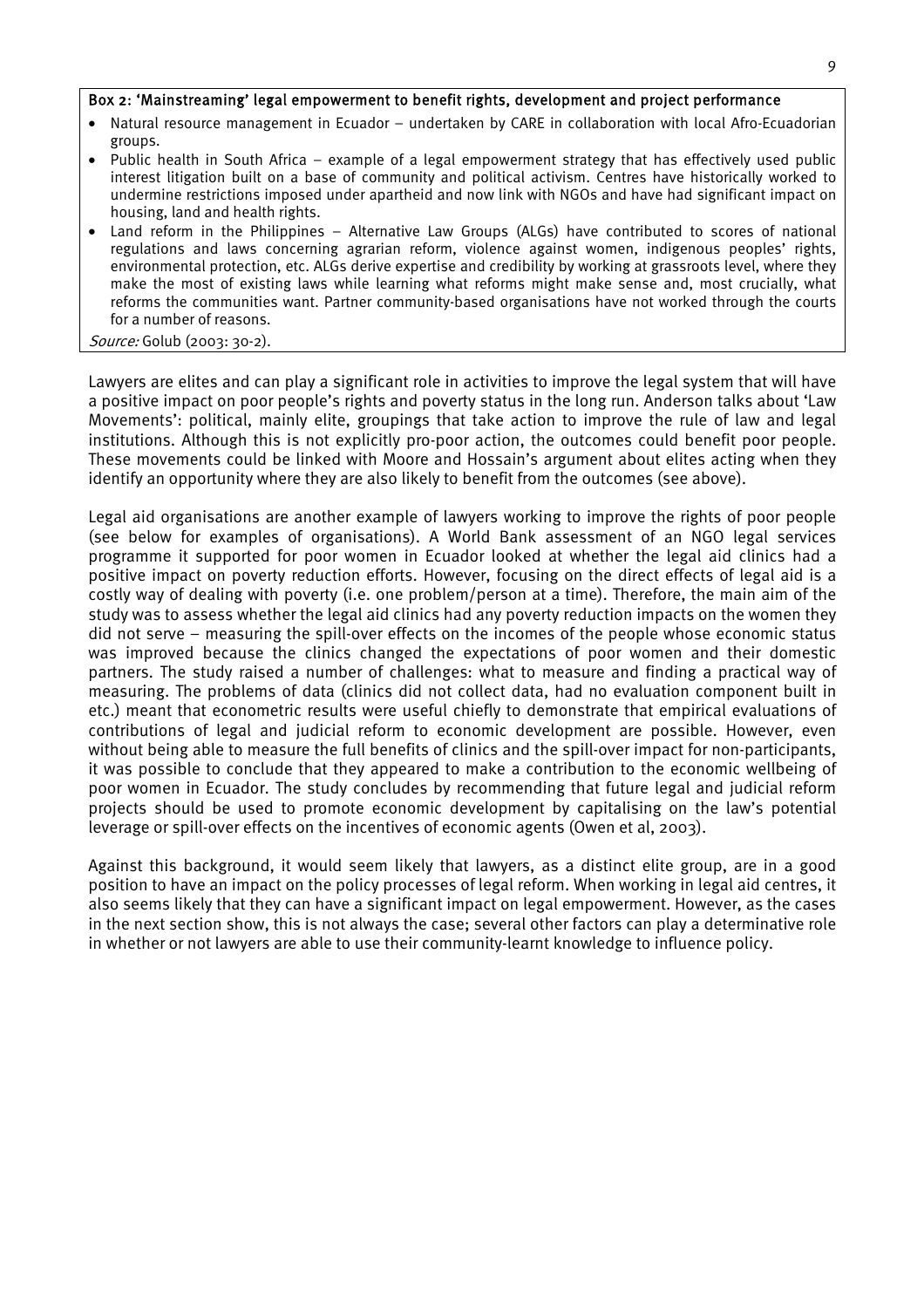# 3 Case Studies and Comparative Analysis

## 3.1 The Uganda Association of Women Lawyers (FIDA U), Uganda

FIDA (U) was established in 1974 to uplift the status of women and children and to promote the observance of their rights and responsibilities. FIDA (U) has an uncompromising commitment to providing legal services for women and children whose rights are abused, denied and neglected. However, the organisation also provides services for men who are in need of legal assistance. All clients must meet the same criteria, namely that they are poor and disadvantaged. The organisation works on issues ranging from land disputes, through commercial transactions and contractual obligations, to sexual harassment. FIDA (U) does not, however, cover criminal cases, but does cooperate with the police who handle these cases.

FIDA (U)'s head office is in Kampala and there are branch offices in Arua, Tororo, Luwero, Mbale and Mbarara, as well as mobile legal clinics in numerous districts, including Kampala, Wakiso, Mpigi, Iganga and Kumi. FIDA (U) is non-governmental, non-partisan and non-profit making. It is also a membership-based organisation. All members of staff are women, as it is an organisation of women lawyers. There are around 50 full-time staff and around 250 members. In the past years it has had over 9,000 new cases on legal-related matters every year.

The objectives of FIDA (U) are:

- To create awareness of legal rights, obligations and responsibilities among the Ugandan general public;
- To promote the stability of families through provision of legal services and counselling;
- To assist women and children, especially widows and orphans, to attain effective protection of their rights under the law; and
- To provide a platform for FIDA (U) members to interact both socially and intellectually.

### Work programmes

The organisation has three core programmes: i) legal aid service provision; ii) research and advocacy; and iii) information, education and documentation.

1. Legal aid service provision. Any client who comes to FIDA (U) must pay Uganda Shillings 1,000 (equivalent to around \$0,50) on their first visit to any of the legal aid clinics. At the legal aid clinics, FIDA (U) lawyers attend to clients by listening to their complaints and identifying the action that should be taken. FIDA (U) provides lawyers who can give advice, organise mediation sessions, if necessary prepare a case for court, or even offer counselling and education. Sometimes, a client is not able to pay court fees. In this case, FIDA (U) may cover the costs, providing the client has a good case. On the whole, the lawyers aim to assist the clients in achieving justice and protecting their human rights.

As a part of this programme, FIDA (U) runs child support programmes, with the aim of protecting children from all forms of abuse. The Children's Desk programme focuses on mainstreaming children's rights throughout FIDA (U)'s programmes. All staff who handle child cases are trained to do so professionally, expeditiously and in a friendly manner, in order to support the total rehabilitation of a child that has been the victim of abuse. FIDA (U) has also implemented various community support programmes, facilitated by the use of mobile legal clinics.

2. Research and advocacy. FIDA (U) aims to be at the forefront of championing a legal and regulatory framework in Uganda that adequately promotes and support women's rights and human rights in general. Many of Uganda's laws, rules and regulations are outdated in this regard, and the programme therefore attempts to influence legal and policy change to secure human rights. FIDA (U) collects data for lobbying to amend laws and policies that protect women and children. Research also focuses on the causes of inequality under the law, or collecting feedback on proposed legal reforms. Work done with clients in FIDA (U)'s clinics provides a useful data source.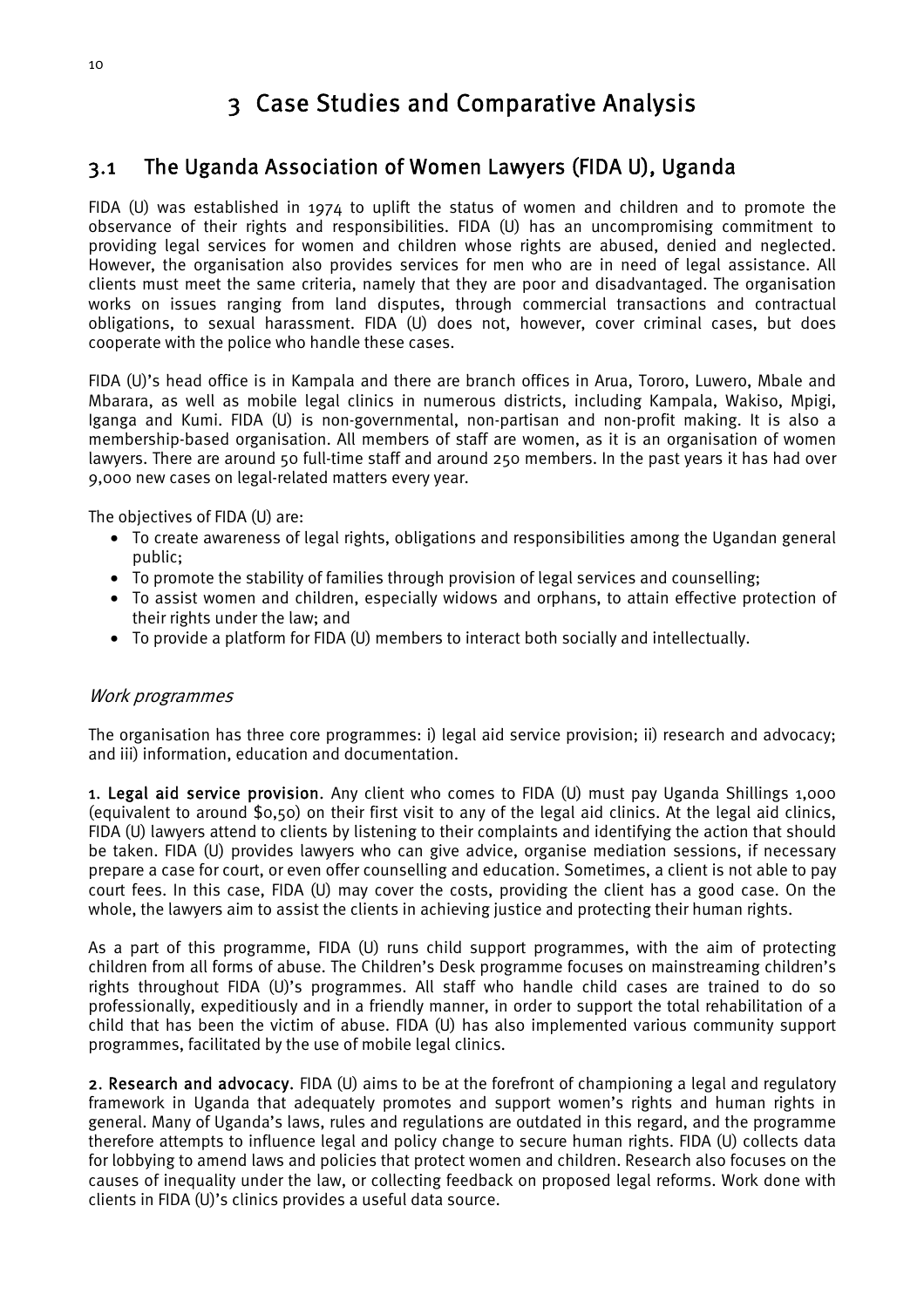FIDA (U) networks and collaborates with other like-minded organisations to achieve its objectives. FIDA (U) believes that a collective voice has greater impact, and therefore the organisation is part of or has spearheaded advocacy efforts that aim at improving the legal status of women and children. Notable among such efforts are the Domestic Relations Bill Coalition, the Sexual Offences Bill, Access to Information Coalition, the Coalition for Political Advancement of Women (COPAW) and the Coalition against Violence against Women. The need to initiate a campaign often arises from FIDA (U)'s broad base of legal cases, especially when a particular type of individual case in the legal aid clinic has become very common. FIDA (U) then mainly targets law and policymakers.

3. Information, education and documentation. This programme includes legal education and public relations. FIDA (U) aims to inform the public about the law, women's rights and human rights in general through the use of media, publications, awareness seminars, lectures and workshops. The organisation strives to communicate effectively to its target audiences (its clientele, stakeholders, key decision makers, the local and international civil society and the general public).

In order to maintain a good public image, FIDA (U) ensures that the public and key stakeholders are fully aware of its achievements and constraints. The services it offers in many ways challenges the socioeconomic *status quo*, and it is important for the association to anticipate and manage effectively any possible backlash that may affect its clients and members.

Based on the experiences of the legal education programmes, FIDA (U) develops simplified publications in local languages to educate and create awareness about the law, gender issues and human rights in the community. The educational materials are widely distributed in the areas of operation to be used as reference materials by the trained community volunteers, childcare advocates, paralegals, local leaders and law enforcement officers. FIDA (U) has organised legal awareness sessions and education activities over the past 20 years in order to raise the awareness of women and children about their rights and their role in protecting and enforcing them. FIDA (U) also targets community leaders, political and religious leaders and education institutions to increase their awareness of the need to promote and protect women and children's rights as a part of the development agenda in Uganda.

### Legal empowerment

FIDA (U) intends to empower women through its work because it believes this to be a key element of legal empowerment in Uganda. This is perhaps all the more important today than it was when the organisation was set up in the 1970s. In the 1970s and early 1980s, FIDA (U) was not very active owing to the highly unstable political situation. In 1986, when the National Resistance Movement came into government, there was a large need for legal services in a post-war situation. However, many women (e.g. widows) could not afford such services. In this political context, FIDA (U)'s services in free legal aid clinics have become very important as part of a broader empowerment effort.

Legal empowerment is complex and this is recognised in FIDA (U)'s work. It therefore includes various aspects in its work plans, including the laws of Uganda; gender equality; gender-based violence; human rights (especially women and children's rights); laws for marriage such as marital property; domestic relations; political participation (women's political participation); issues of HIV/AIDS; land law/land disputes; employment rights; refugee law; civic education; sexual offences; child care; and the role of the community in the protection of children's rights. Sometimes, the organisation also seeks to impact legal reform. This is especially the case when single laws are being made that affect the rights of women or children, or when the organisation comes up against a recurring pattern of individual cases that could be ameliorated through legal reform. Many times, however, legal empowerment is not legal reform but simply being able to proceed with the correct birth registration, marriage registration and divorce registration, recording of will, etc. Civic awareness building is thus an important element in legal empowerment.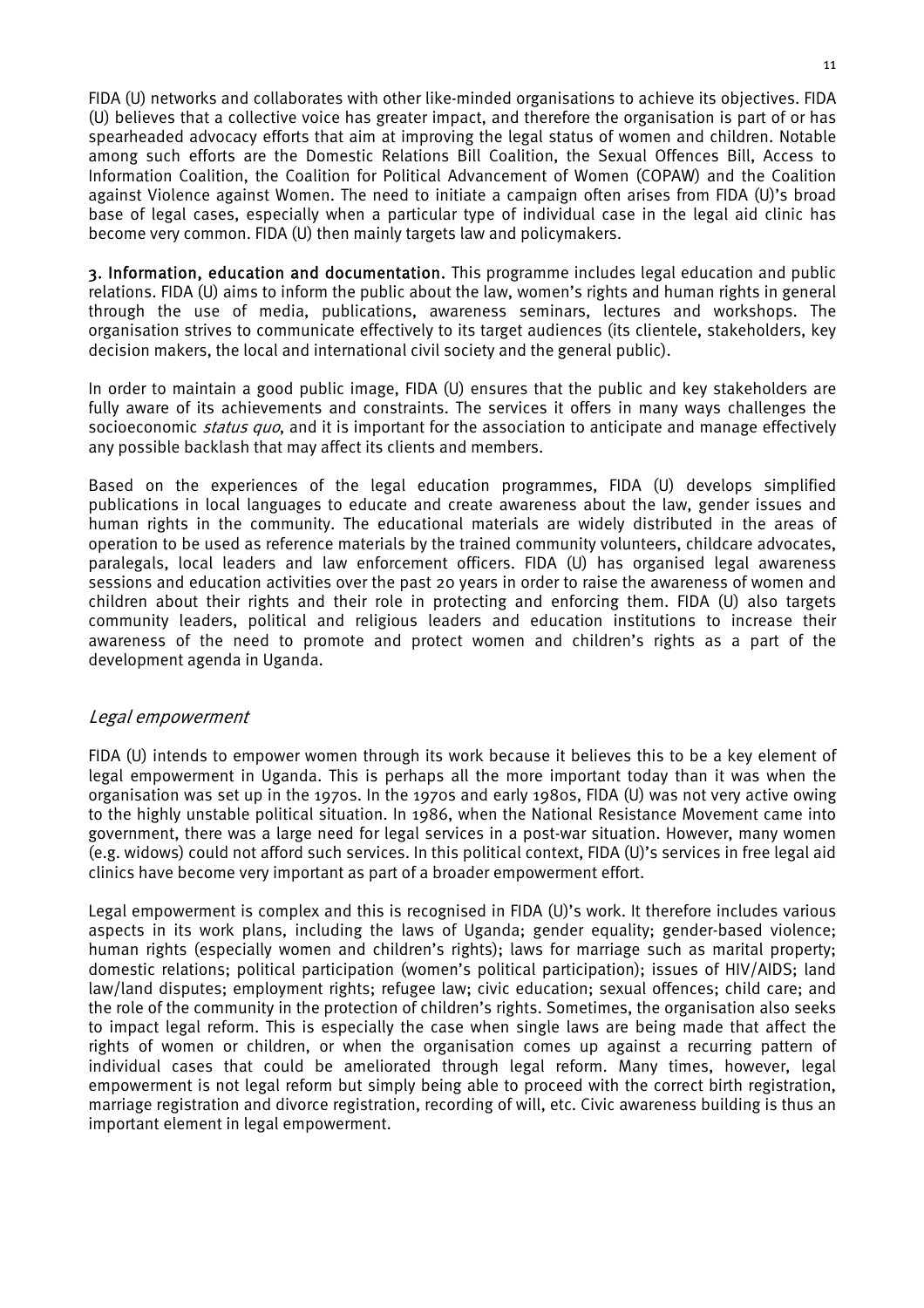## Policy engagement and influence

Many of FIDA (U)'s members are highly placed, in international organisations, in government, in the private sector and in NGOs. One of the strengths of the organisation is thus that it can 'make friends' and maintain a wide range of contacts. The organisation also employs staff who are 'networking representatives' and who aim to facilitate networking opportunities.

In its networking activities, FIDA (U) draws on the members of its various organs, boards and committees. The organisation has three main organs: the General Assembly, the Executive Committee, and the Secretariat. In addition to the three decision-making organs, FIDA (U) has several advisory committees: the Senior Advisory Committee, involved in the professional development of members of the association, and the Program Advisory Committees (PACs), which bring together FIDA (U) members involved in policy formulation, programme design and implementation. Currently, there are four PACs, namely Legal Aid PAC, Research PAC, Legal Education PAC and Children's Desk PAC. The committee work involves a wide range of people with the organisation.

Drawing on its various members and contacts, FIDA (U) arranges an ongoing series of events that strengthens its ties with policymakers. For example, the First Lady of Uganda, Mrs Janet Museveni, was recently invited to inspect publications produced by FIDA (U), and the Nabagereka (Queen) of the Kingdom of Buganda presided over a FIDA (U) Fundraising Dinner. FIDA (U) has invited senior policymakers to various of its workshops and social events, including the Speaker of Parliament, government ministers and the Chief Justice of Uganda. FIDA (U) Board members and staff also pay courtesy calls to policymakers and maintain cordial relations.

Through proactive engagement, FIDA (U) has sought to influence several policy processes. In addition to events, networking and coalition building, the organisation also sets up training workshops for its own staff to strengthen their advocacy and engagement skills. When seeking to influence a specific policy, it often sets up a committee to guide the work, and may establish a 'policy project' in order to collect the data and evidence that it needs in order to present its case to the policymakers. Finally, FIDA is a global organisation and has many international donors. This gives it a strong standing in the internal political context in Uganda.<sup>13</sup>

## 3.2 The Legal Resources Centre (LRC), South Africa

The Legal Resources Centre (LRC) was established over 20 years ago as an independent, client-based, non-profit public interest law centre which uses law as an instrument of justice. It aims towards the development of 'a fully democratic society based on the principle of substantive equality, by providing legal services for the vulnerable and marginalised, including the poor, homeless and landless people and communities of South Africa who suffer discrimination by reason of race, class, gender, disability or by reason of social, economic, and historical circumstances'.<sup>14</sup>

LRC has become a nation-wide organisation with offices in the five major cities of the country, each with between five and 14 paid members of staff. It works in both rural and urban settings, and with formal and informal communities. Our key informant is a senior lawyer with LRC, based in the relatively large Durban office and who has worked with the organisation over the long term.

### Work programmes

LRC uses a range of innovative strategies, including impact litigation, law reform, participation in partnerships and development processes, education and networking within and outside South Africa.

 13 Its donors include NOVIB, CORDAID, Save the Children – Denmark, Save the Children – UK, Plan International, Christian Aid – UK, MS Uganda, the Finnish Embassy, Terre Des Hommes, Ford Foundation, the US Embassy, the British Council, USAID, DFID, SNV, AES Nile Power, Danida and AUSAID.

<sup>&</sup>lt;sup>14</sup> See www.lrc.org.za.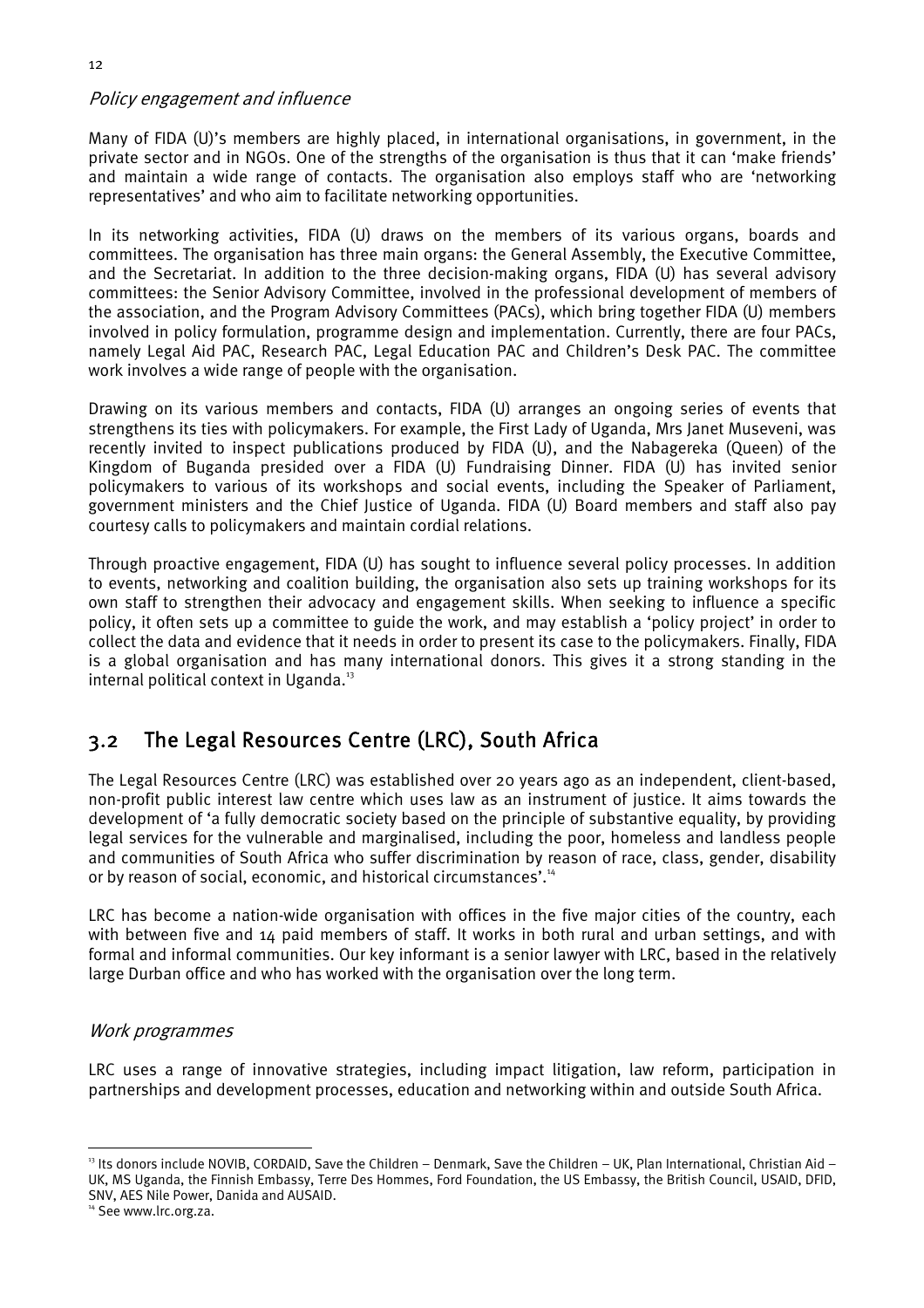The centre supports 19 projects, including:

- The Children's Rights Project focuses on issues around the basic right to education. Representation on school facilities (running water, toilet facilities, fencing telephones and ventilation, buildings, lighting and electricity), road safety, inaccessibility of government provided school-feeding programmes, withholding of examination results and school exclusions have been brought on behalf of disadvantaged and excluded individual schools and pupils.
- The Farm Dweller Project is concerned with preventing eviction of farm-dwellers and ensuring tenure security of farm labourers. Farm dwellers and labour tenants have no confidence in the legal aid system and in most instances they live near small towns with very few lawyers, most of whom represent the landowners. The project aims to bring class action suits on behalf of labour tenants who have lodged labour tenant applications and to facilitate access to justice for them.
- The Land Reform Project focuses on: litigating in order to establish precedents; representing clients to secure settlements outside court; and assisting clients to access state support for land to be acquired by them or on their behalf. This includes facilitating access in terms of the various Department of Land Affairs' programmes (SLAG, LRAD, Municipal Commonage).
- The Environmental Justice Project seeks to protect poor and vulnerable communities from the unfair and discriminatory distribution of adverse environmental impacts of development activities, and to enhance environmental decision making. The main mechanisms employed are litigation, representation of clients during administrative procedures, networking, advocacy and law reform.
- The Social Welfare Project is concerned with using the law to enforce and broaden the state's constitutional obligation to support those unable to support themselves and their dependents by reason of old age, disability or parenthood as guaranteed in Section  $27(1)(c)$  of the Constitution. The primary mechanism for doing so is litigation, although social advocacy is not excluded. Some of this work has attracted a large amount of publicity.
- The Women's Rights Project: Women still struggle to access the rights enshrined in the Constitution, insofar as they still struggle to access courts and lawyers. The Women's Rights Project focuses on providing women with legal advice, legal representation and negotiation. The project works on a wide range of issues, seeking to end systemic gender discrimination, including litigating against violence against women.
- The Constitutional Litigation Unit: The LRC's constitutional rights work seeks to contribute towards an expanded body of human rights and constitutional jurisprudence. It focuses particularly on constitutional issues that have an impact on poverty and inequality. The unit is currently quite small and some work is conducted privately.

## Legal empowerment

Virtually all LRC's clients are poor black people. Some of the most common cases relate to accessing grants and pensions, dealing with eviction of people from homes and restitution of land that was appropriated during the Apartheid era.

LRC's Candidate Attorney Project has created the opportunity for young black and/or female law graduates to gain broad practical experience in the practice of public interest law. These trainee staff are taught those laws with particular relevance to poor people – e.g. social assistance laws, pension laws and laws relating to eviction from housing. Trainees are expected to welcome people who come in off the street and efficiently find out what problems these persons have and whether the office can offer legal assistance. The LRC Durban office, for example, is centrally located in the downtown area with a front office set up for people to walk in off the streets. Individuals are welcomed and screened by candidate attorneys who determine whether there is a legal case to be met. Cases are taken forward by a senior attorney. Over 5,000 people walked in during the last year, and of that number the office opened close to 300 files.<sup>15</sup> The office also runs specific outreach programmes where staff go out and find clients, particularly when they can not come to the office themselves. LRC has a highly proactive approach to opening cases.

<sup>&</sup>lt;sup>15</sup> Often, people walk in who are actually in the wrong place; sometimes, people think they can access charity from the office and others do not require legal services but are looking for counselling services.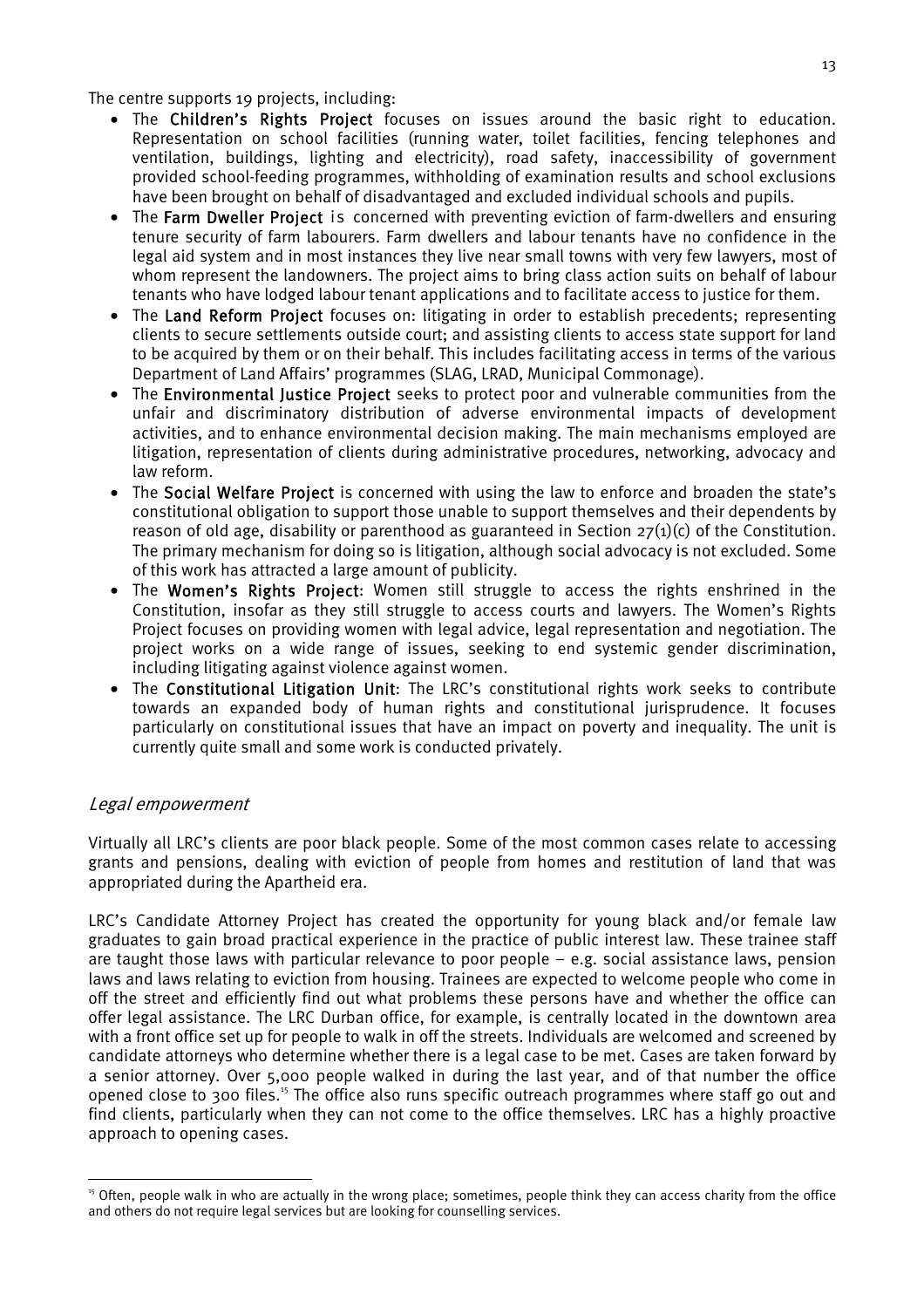Because of limited resources, LRC prioritises those cases with greater public impact potential and avoids cases that only benefit individuals. LRC identifies patterns that develop in terms of particular abuses and then draws a profile of an 'ideal client' before then actively seeking them out. Once there is a set of clients, LRC launches proceedings in the High Court to try to bring an end to the particular abuse.

A recent case related to a school with large numbers of poor children not receiving governmentsponsored feeding. LRC took the case to the High Court to compel the government to include the school on the scheme and won.

LRC Durban has recently been representing street traders. Abuse of street traders has been happening for many years, but has recently escalated in response to the 2010 World Cup to be held in South Africa. The big cities are gearing up to reflect a sanitised and clean Eurocentric image, within which street trading does not fit. Traders, along with beggars and other people who are perceived to not fit, are being removed (by force) by the authorities. The majority of street traders are women. LRC employs specialised attorneys who focus on women's rights to work with these poor groups.

Our key informant mainly litigates at the High Court but notes that other members of staff work on other forms of mediation and litigation. For example, land matters will be dealt with in the land claims courts. Reflecting on why so many LRC cases have had to be taken all the way to the High Court, he identified a disjuncture between legal frameworks and the delivery of justice: while the legal framework formally protects the rights of the marginalised, this is not always carried through in practice.

Poor communications and a lack of appropriate institutional structures contribute to this confusion and disjuncture. A recent case of refugee access to social grants illustrates this well. Refugees were entitled to certain grants from the Department of Social Welfare but could not access them without appropriate identity documents. The distinct identity documentation that refugees were issued with by the Department of Home Affairs was not acceptable to the Department of Social Welfare. LRC went to the High Court to expose the systemic malfunctioning, and an order was placed on the government departments to rectify the situation. This simple lack of compatibility between government departments resulted in a serious negation of refugee rights, but it is beyond the ability of most vulnerable people to deal with these structural confusions without external assistance.

### Policy engagement and influence

Towards the end of the Apartheid era in South Africa, there was confidence that a democratically elected black government would not abuse the rights of the black poor. However, abuses continued after 1994 and in some instances got worse. There has been much disappointment over this. LRC does carry out specific activities to influence government and policy processes (through e.g. law and policy reform projects), but our key informant felt downbeat about the impact the organisation has on policy processes.

He contended that LRC has no impact on policymakers at all, and that it finds it receives a hostile reception. This may reflect the fact that tried cases show policymakers in a bad light, and there is much resentment about the negative publicity – which brings with it negative consequences. For example, LRC is taking forward a court case for the Phoenix Plaza Street Traders Association. The case aims to remove a particular bylaw (and the part of the Act allowing for the bylaw) that allows the municipality to remove and impound the goods of street traders because it considers them to be illegal. LRC lawyers argue that these street traders are trying to earn a living and often they are the sole breadwinners. LRC lawyers have been surprised at the vigour with which city government has fought against the street vendors. Ultimately, this case will now end up in court, with the municipality ready to spend tens of thousands of dollars in legal fees rather than spending it on delivering social benefits.

LRC works with the media from time to time and some cases capture significant coverage. When new cases are launched, relevant court documents are sent to the media so that they can publicise the court actions. LRC's good relations with the printed media usually results in coverage, whereas a cooler reception is frequently received from the government-run TV and radio stations.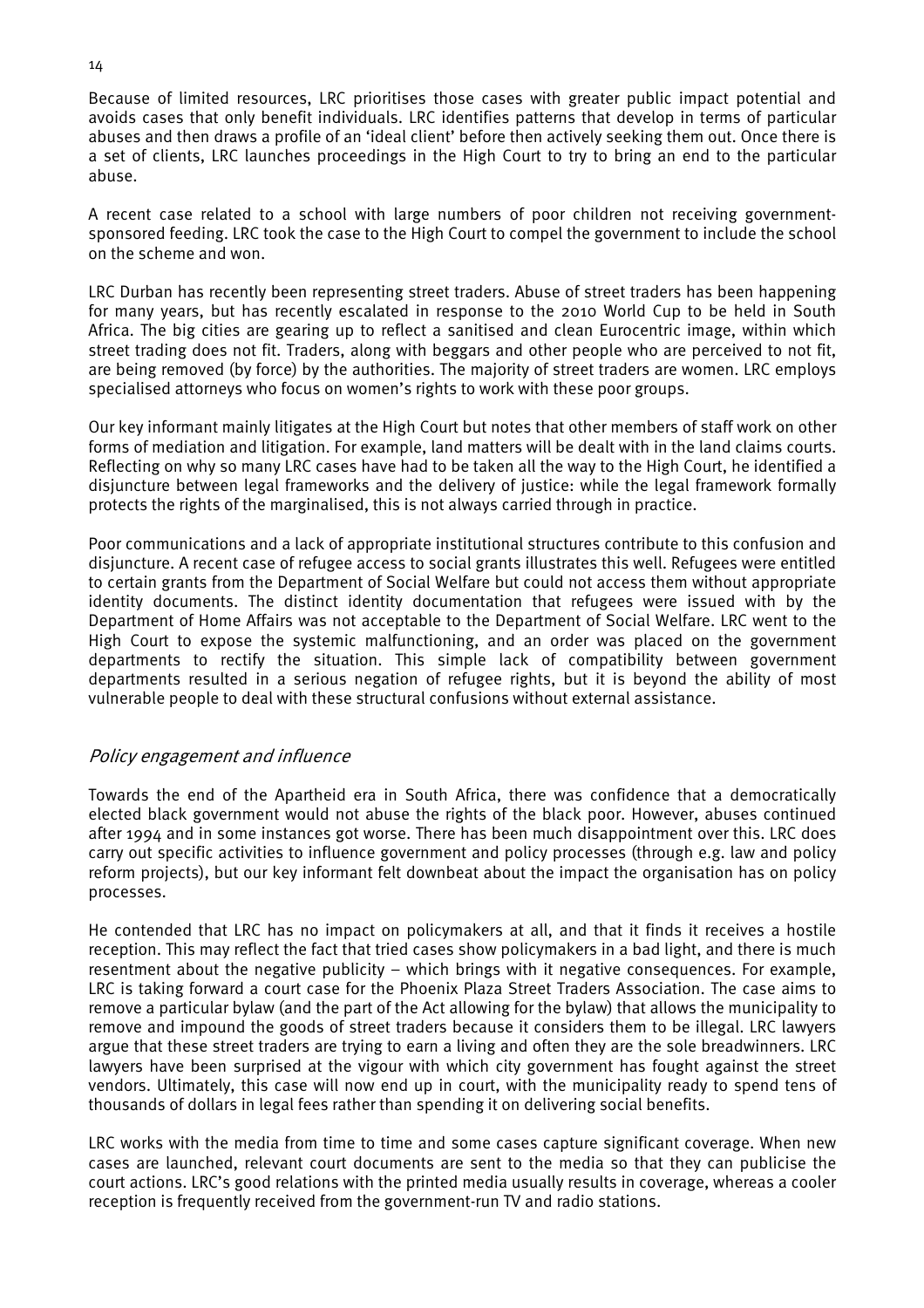There are some opportunities for formal policy engagement when government policy papers are released for comment. Recently a paper was released in relation to restructuring the judiciary, and the LRC made an organisational submission to parliament. However, LRC does not make use of this opportunity very often, as it is very resource intensive. LRC staff feel uncertain about where and how submissions would make the most impact, and recognise that even if they allocated time and effort to engage with the policy process it is not guaranteed that government will take the submission into account. As maintained by our informant: You make a submission and it just disappears into the bush! As these cases show, the staff at LRC have a wealth of experiential knowledge concerning the situation of the poor communities with which they work. Through their work, they gain both a comprehensive and contextual understanding of the reality of the poor and of the way in which the legal system impacts on this reality. The evidence that they gather for court cases is necessarily both relevant and credible, meets legal standards and is often very timely.

However, despite the wealth of experiential knowledge and clear evidence that LRC has at its disposal, staff find it very challenging to influence policymakers and policy processes in a pro-poor direction. In the following section we will turn to the possible reasons for this difficulty.

## 3.3 Comparative analysis

It seems that LRC and FIDA (U) have somewhat different experiences in their attempts to influence policy debates and outcomes. There are many individual cases where both organisations have been able to influence policy successfully; on the whole, though, it can be said that LRC seems to face more challenges in this regard than FIDA (U). What can account for this overall difference?

Political context: LRC and FIDA (U) work in different political contexts. South Africa had its first universal elections in 1994. In Uganda, multi-party democracy was evident in the immediate postindependence period (1962-7), and during the 1980s, albeit alongside claims of massive election rigging. Since then, Uganda only experienced its first multi-party election this year (2006). The transition to democratic elections has been different in each country, and this marks the two case study organisations. Both of them work in political contexts where the government is explicitly committed to poverty reduction. But present day politics are a product of numerous political processes which unfolded in the colonial, apartheid and post-apartheid eras, where contestation of power was (and still is) the norm, and hence raising such issues was (and is) seen as a form of struggle for liberation. LRC carries out its work in the spirit of anti-apartheid struggle, with the underlying sentiment that it is necessary to speak truth to power. They are cast in an oppositional role to government. FIDA (U), on the other hand, are building on a tradition of close personal ties between government and public institutions. In contradiction to LRC, FIDA (U) is most frequently cast in the role of collaborator with government. There might also be a few additional complicating factors in the South African case owing to the enormous social transformations that the South African society is going through.

Political threat and political image: Both LRC and FIDA (U) are seen as organisations challenging the status quo. They work for the rights of poor and marginalised groups and advocate on behalf of these vis-à-vis government. Thus, they both risk being labelled a 'political threat' although each deals very differently with this. LRC accepts this image and works with it; FIDA (U) actively tries to minimise the perception of threat. When it works to disrupt the *status quo*, it attempts to 'make friends' with policymakers in the process so that its work will not be seen as a political threat.

Legal institutions: Both organisations work within a context where there are adequate legal institutions; they both make active use of these. LRC especially seems to use the High Court and other institutions, such as the land dispute courts, to their full advantage.

Evidence base: The evidence base of the two organisations seems comparatively similar. They both have a large volume of cases to handle on behalf of poor and marginalised individuals or communities. In the midst of this work they both attempt to keep track of recurring patterns, and if possible to handle cases that can set a precedent. They both have a vast and credible amount of community-learnt knowledge that could potentially be brought to bear on national policies.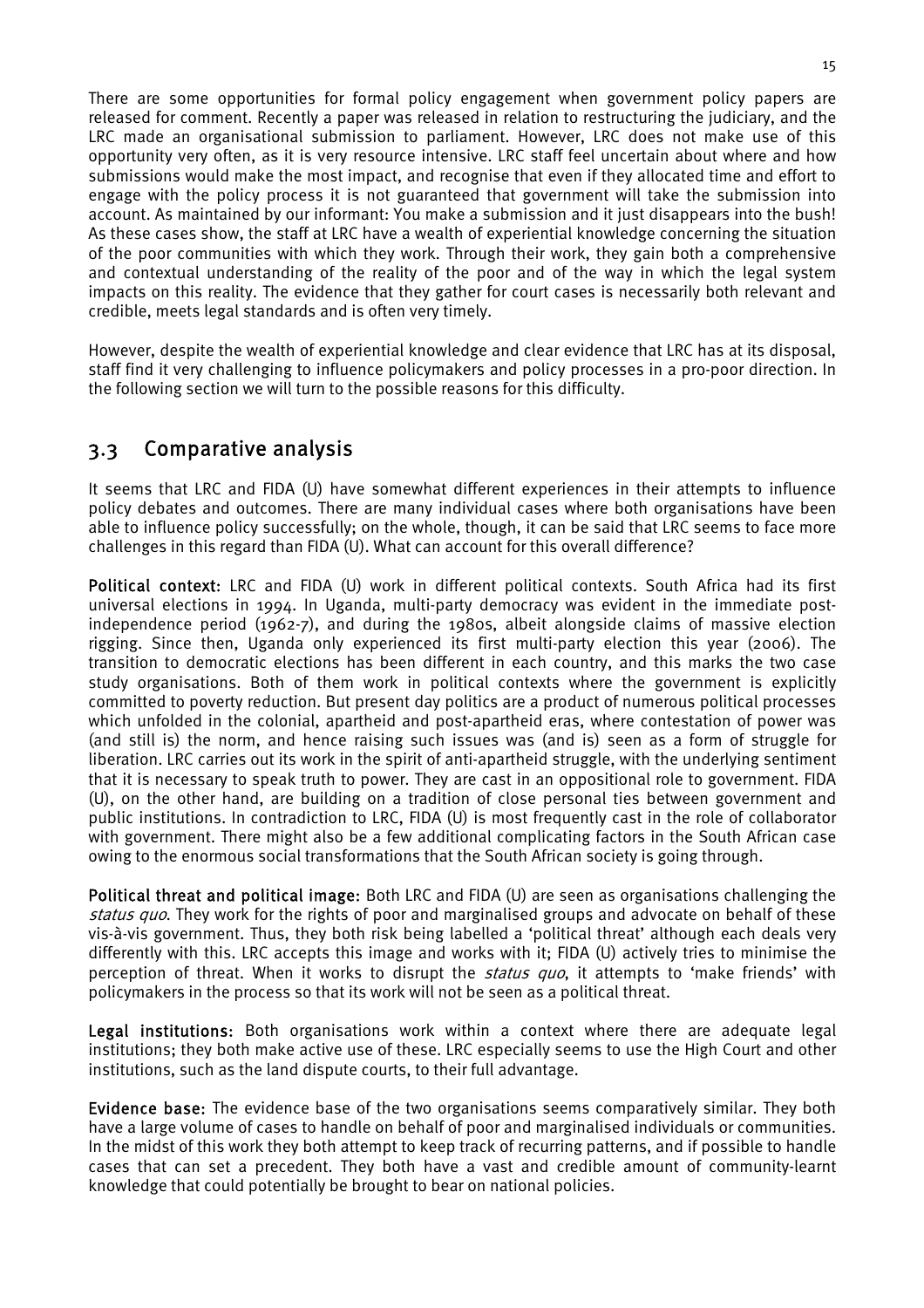Number of staff: One important difference between the two organisations is the number of staff they employ. LRC has a somewhat lower number of paid staff, and these are therefore stretched to do their best on all legal aid cases. FIDA (U) has a higher number of paid staff, and in addition can draw on the voluntary services of all members. This gives FIDA (U) a great deal more scope to invest actively in areas of work that are not directly tied to the legal aid cases it is handling at any one time. It is able to delegate additional tasks, such as research or public information or networking, to paid members of staff.

Training of staff: FIDA (U) includes a range of activities in its staff training, including advocacy skills. This emphasises that policy engagement is a primary aim of the organisation. In addition, it sets up courses to respond to the needs of their staff, for example on how to produce radio programmes.

Networking: FIDA (U) actively uses its Advisory Board members and other high-level staff and members to pay cordial visits to policymakers and to maintain contacts. It asks policymakers to host fundraising dinners for them. It even employs staff whose responsibility is to guide the organisation's networking activities. This stands in contrast to LRC, which is also keen on having contact with policymakers, but which does not have the staff time or resources to concentrate on networking as one of the primary activities. Instead, it is forced to seize the opportunity as and when it arises.

Using celebrities: FIDA (U) has found that local celebrities raise its public profile and assist in its networking. It thus makes contact with personalities such as Miss Uganda and the country's First Lady, asking these known people to accompany it on site visits or at formal dinners. This attracts the attention of the media and can also act as a conduit to further political contacts.

Work with law enforcement agencies: Both LRC and FIDA (U) attempt to work with other institutions and agencies in their field, such as the police or other NGOs. FIDA (U) has arrived at an overt agreement with the police over which cases are handled by FIDA (U) and which it can refer to the police. This cooperation strengthens ties between the legal aid centre and one of the formal law enforcement institutions.

Coalitions and policy projects: Owing to the large number of staff, volunteers, 'friends' and contacts that FIDA (U) can draw on, it often chooses to form formal coalitions with others when it is aiming to influence a certain policy. This strengthens its chances of influencing policy because it makes the stance more visible in the public arena. If it is targeting a specific policy that it wishes to influence, it may also establish a 'policy project' in order to carry out the various activities that might contribute to policy change (e.g. research, networking, coalition building). LRC works on a more *ad hoc* basis when it comes to policy influencing. When the opportunity presents itself, it tries to take it but, owing to lower staff numbers, this is not always possible. In addition, owing to lack of networking with policymakers and a confrontational approach on policy issues, it has its policy advice not being taken into account. This is highly demotivating for staff.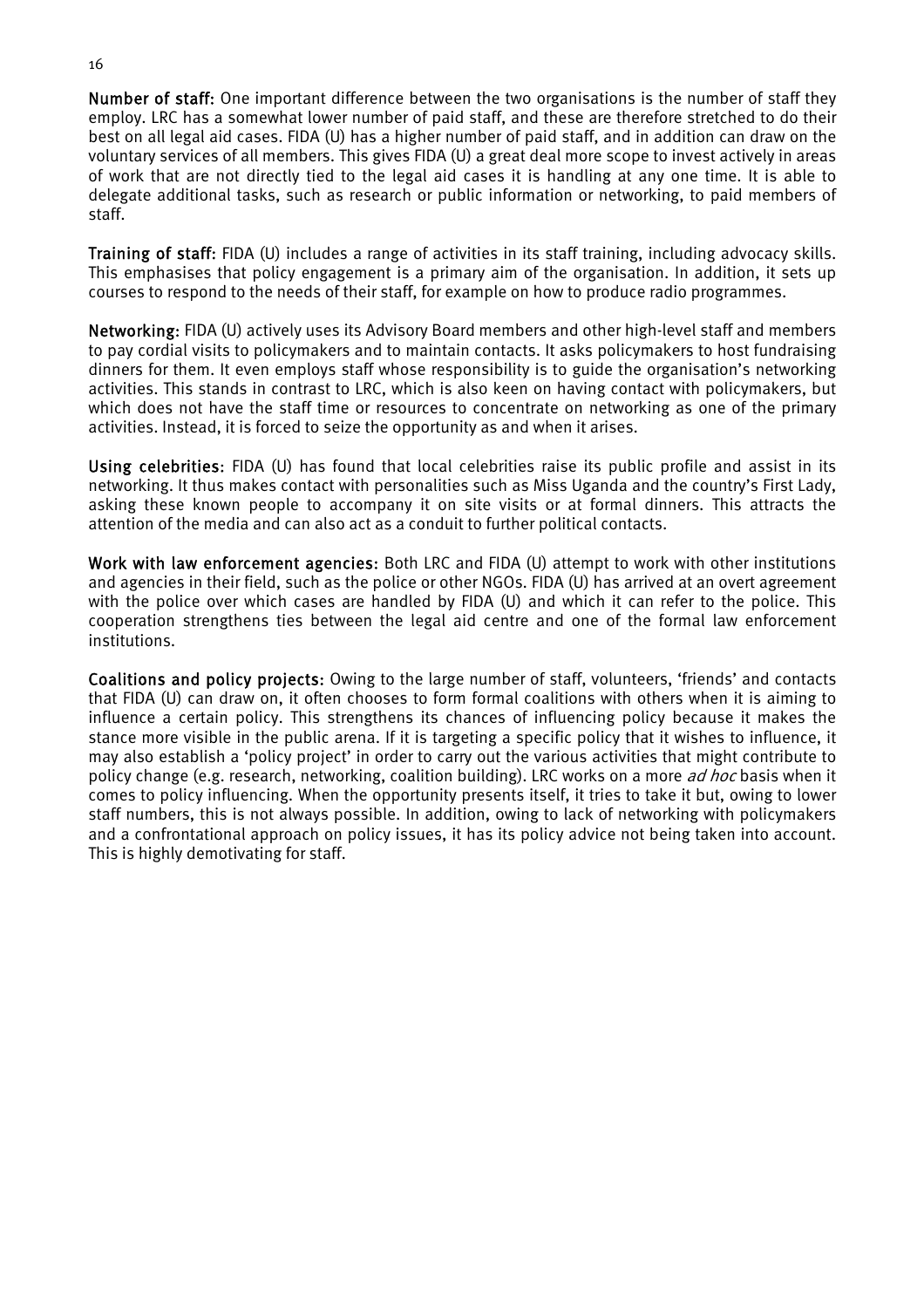## 4 Lessons

In conclusion, let us first return to the key question posed at the beginning of this paper, namely: *How* and under what circumstances can elites bring experiential knowledge about the situation of the poor to bear on policy debates? In addressing this, we started from the observation that experiential knowledge tends to be dismissed in policy discussions (i.e. information and knowledge acquired by individuals through personal experience or gathered by CSOs through working in poor areas, where staff can see firsthand the daily lives of poor people). Moreover, we raised the question of whether there is a link between this important knowledge and the potentially pivotal role that elites can play as conduits, communicating community-learnt knowledge of the situation of the poor into national-level pro-poor policies.

Although there have also been a number of studies looking at the role of elites in poverty reduction, and their perceptions of poverty and the poor, these do not seem to explain the findings that we can draw from our two case studies. In both the two case study organisations, the elites involved (i.e. the lawyers) have similar perceptions of poverty and the poor: they recognise that the rights of the poor are often overlooked, and they wish to change this by using legal empowerment and the legal system. They attempt to work on cases that are in some way 'representative' of a wider problem within the legal system, and in this way wish to influence legal reform. In short, they are highly motivated to act as conduits of their community-learnt knowledge and they wish to channel this into the policy process. However, despite their similar perceptions, it seems that one of the case study organisations is more effective at policy engagement than the other. Therefore, we must conclude that the *perceptions* held by the elites involved in these two cases are not necessarily determinative of whether they are able to influence policy in a pro-poor direction or not.

In fact, it seems that the lawyers' position as elite members can both work for and against them. In the case of FIDA (U), the senior lawyers are able to draw on their social status in order to gain access to Ministers' offices – paying them cordial visits, etc. In the case of LRC, on the other hand, the lawyers' involvement in fighting for the rights of the street vendors, for example, seems to have aggravated the local municipality to the extent that they are now prepared to fight an expensive battle against LRC and the street vendors in court. The involvement of an elite group, such as lawyers, makes any neglect or abuse of rights more visible in the public arena, and thus it raises the stakes for the policymakers involved. It can even make the policymakers react more negatively because they resent the public criticism.

This may be true of elite involvement in policy processes more widely. We have been dealing with one elite group, namely lawyers working in legal aid centres, but the findings to some extent seem applicable to other elite groups as well, e.g. medical doctors or spiritual leaders (priests, imams, etc.). They have access to some experiential knowledge of the situation of the poor, which policymakers may not necessarily have, and in this sense their contribution and involvement may be highly valuable in policy processes. However, the very fact of elite involvement in policy processes may trigger a range of responses from the policymakers, ranging from friendly interest to deeply distrustful battles. When the policymakers feel that the lawyers (or doctors, or spiritual leaders, etc.) in question are paying special attention to them in a positive way, and inviting their help, it is not surprising that they will react in a more open manner than when they feel that the elite group in question may expose and criticise them in the public arena, and fight them until one party loses and is humiliated.

There are therefore a number of other factors that also play a crucial role in determining whether lawyers as an elite group can productively channel community-learnt knowledge into policy processes. Based on the case studies presented here, and the comparison between them, we would especially highlight the following factors that can either hinder or promote elites' ability to bring experiential knowledge to bear on policy debates.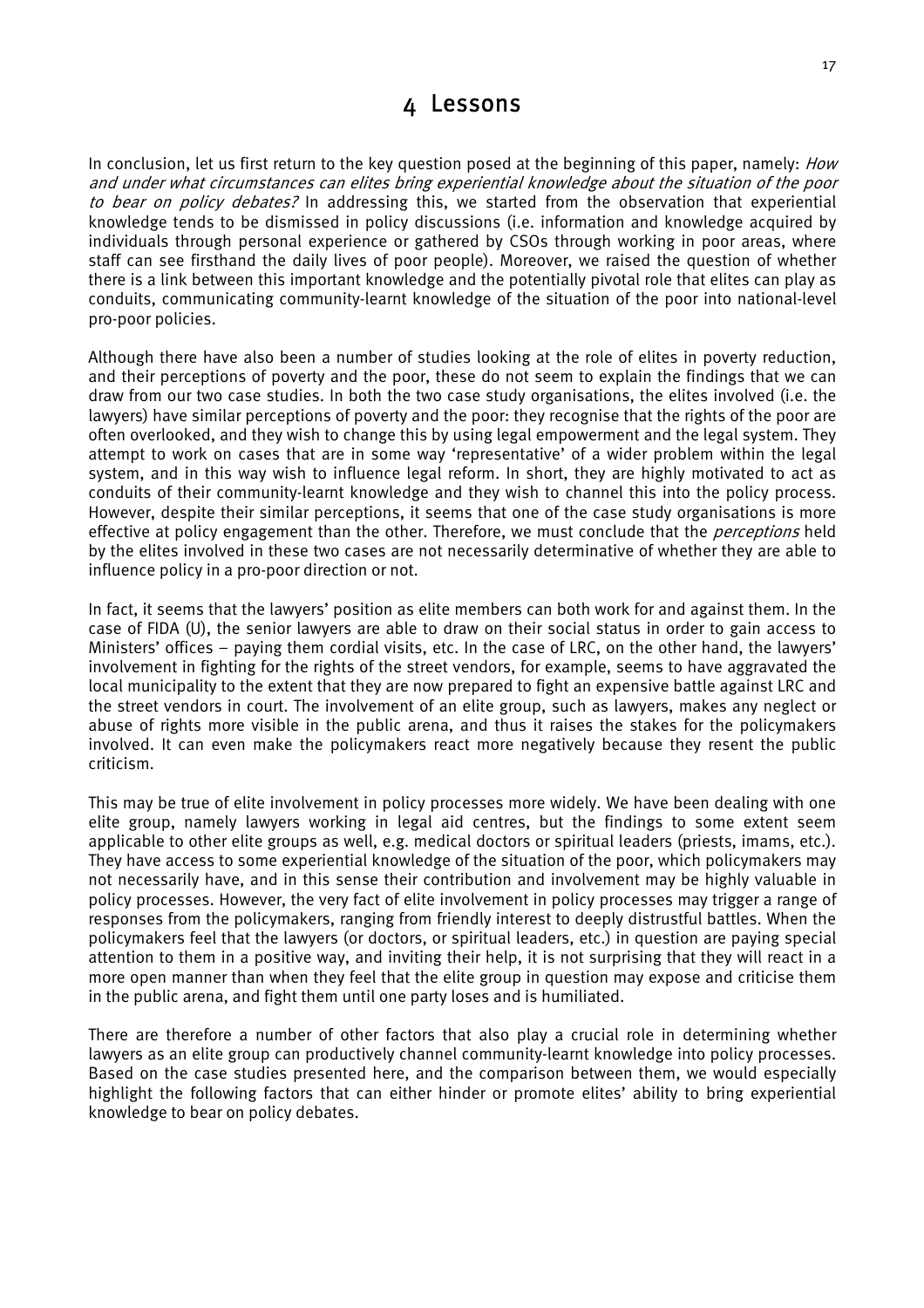## 4.1 The importance of links

The key set of lessons to come out of these cases concerns the importance of links:

- Network: Invest in staff who can facilitate networking activities. Use board members actively in facilitating links with prominent actors.
- Events: Invest in a series of events that bring people together, such as launches, dinners or site tours.
- Cooperation: Invest in cooperation even though this demands time and effort. Forge and use links with other institutions, such as government departments and the police.
- Coalitions: Invest in making policy-influencing activities visible and strong. Build coalitions with other CSOs who wish to influence the same policies.

## 4.2 People use

We have also found that the constraints imposed by limited staff numbers and resources can have a serious impact on the organisation's ability to actively invest in the activities mentioned above. This leads on to a set of lessons around people use:

- Donors: Actively invest in donor engagement through invitations, fundraising dinners, reporting, etc.
- Volunteers: Use volunteers to supplement the work of paid staff, if possible.
- Board and committee members: Create several boards (advisory or otherwise) and committees tied to the organisation. This forges links to a large number of people who will have an interest in promoting the organisation.

## 4.3 Strategic planning

Finally, a set of lessons has emerged around the important role of strategic planning. This, however, will not be effective unless the two sets of lessons above are also addressed.

- Aims: Include policy engagement and influence as a key aim of the organisation, rather than an optional bonus.
- Budget: Set aside resources in the budget for 'policy projects' (i.e. projects specifically designed to engage with and influence a policy).
- Staff development: Train staff in the skills they need to engage with policy-level activities, such as advocacy and networking.

## 4.4 Conclusion

In sum, we have found that the elite groups in our two cases did indeed have a wealth of experiential knowledge about the situation of the poor communities with which they are working. They had in-depth understanding of the reality of the poor and clear recommendations regarding pro-poor legal reform and empowerment, based on their direct work with poor communities. However, their ability to channel this experiential knowledge into policy processes was highly variable. It seems that the most important factors constraining or enabling their ability to influence policy did not concern their access to evidence per se – they both have credible, relevant, timely and clear evidence at their fingertips. Rather, the key constraining or enabling factors concerned their processes for making use of this evidence – through links, people use and strategic planning.

The published literature on elite involvement in pro-poor policy largely neglects questions around the role of elites as conduits of experiential knowledge. Instead, it focuses on the role of elite perceptions of poverty. But, as we have found, elite perceptions may not have a determinative impact on whether or not the elite group in question is able to engage with policymakers in a constructive manner. The two brief case studies outlined in the paper highlight some of the complexities of specificity and context.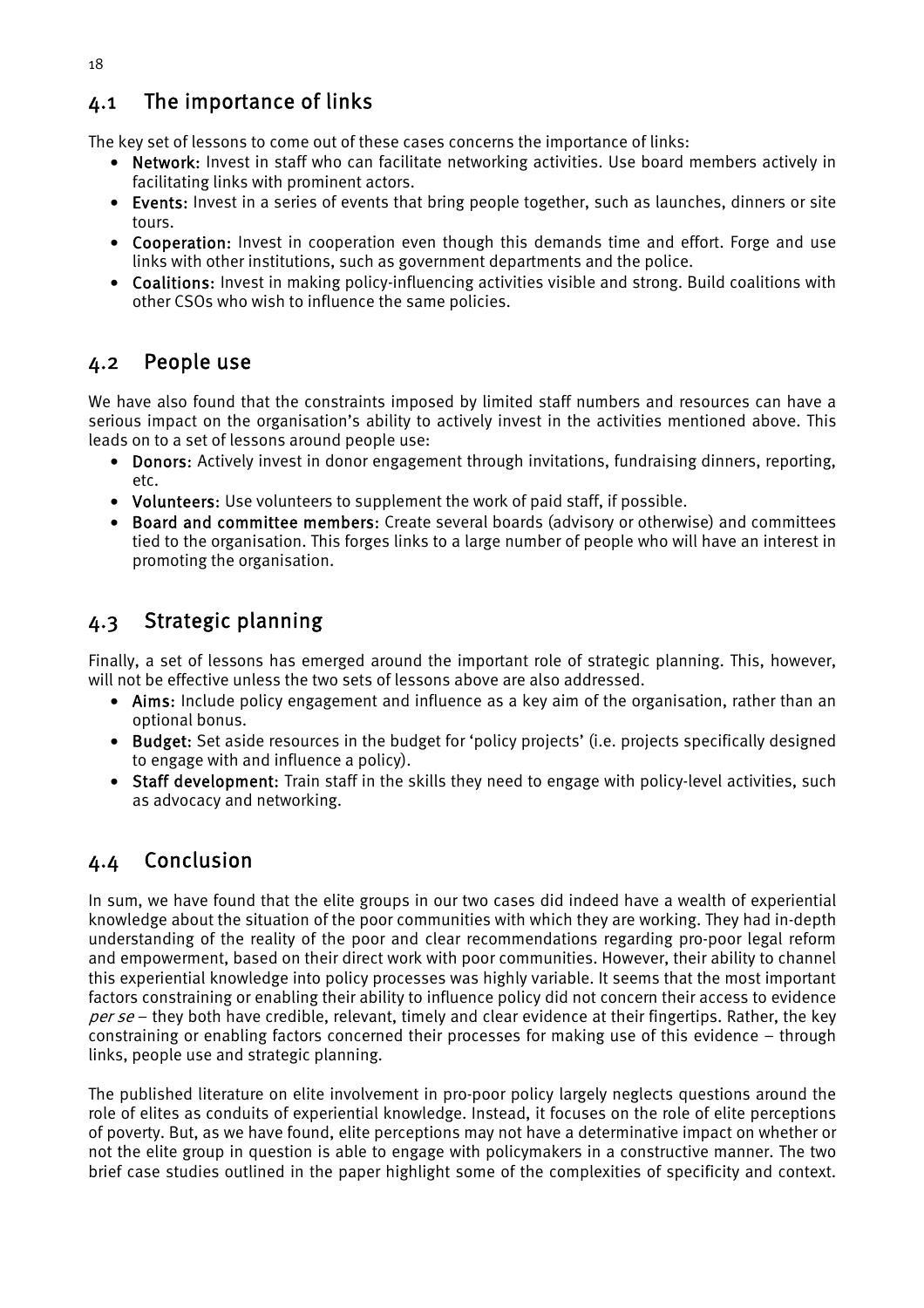Despite having broadly similar policy stands (i.e. they are working for the rights of the poor through legal processes), their policy outcomes are very different (i.e. it seems they have very different chances of influencing policy).

We have identified a small number of practical and strategic steps forward. However, how far the organisational approaches illustrated through these two case studies – namely FIDA (U)'s approach of building trust and consensus between themselves and policymakers and LRC's attempt to speak truth to power – can be logically tackled through capacity considerations is unclear. Our preliminary analysis indicates that more complex socio-political processes and historical patterns of engagement are important. This paper has therefore opened up what seems to be a broadly neglected area of study within the field of pro-poor policymaking, and potentially a highly important one.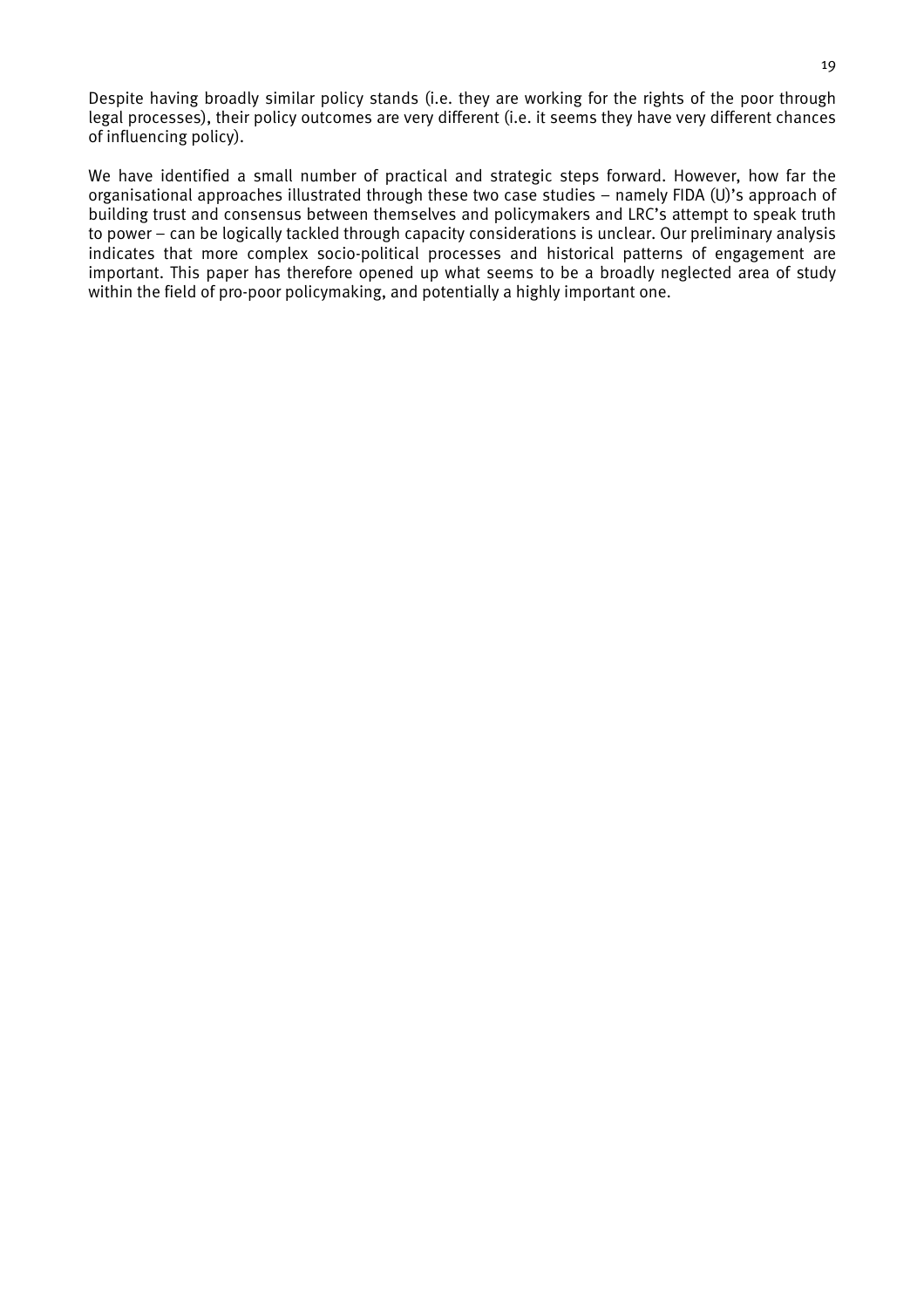## Bibliography

- Anderson, M. (2003) Access to justice and legal process: making legal institutions responsive to poor people in LDCs, IDS Working Paper 178, Sussex: Institute of Development Studies.
- Bird, K., N. Pratt, T. O'Neil and V.J. Bolt (2004) Fracture points in social policies for chronic poverty reduction, ODI Working Paper 242, London: Overseas Development Institute.
- Brock, K., A. Cornwall and J. Gaventa (2001) Power, knowledge and political spaces in the framing of poverty policy, IDS Working Paper 143, Sussex: Institute of Development Studies.
- Curran, Z. (2005) 'Civil society participation in the PRSP: the role of evidence and the impact on policy choices', PPA Synthesis Study, http://www.sarpn.org.za/documents/d0002121/index.php.
- Gillinson, S. (2004) Why cooperate? A multi-disciplinary study of collective action, ODI Working Paper 234, London: Overseas Development Institute.
- Golub, S. (2003) Beyond rule of law orthodoxy: the legal empowerment alternative, Working Paper 41, Washington, DC: Carnegie Endowment for International Peace.
- Golub, S. and K. McQuay (2001) Law and policy reform at the Asian Development Bank, Manila: Asian Development Bank.
- Hossain, N. and M. Moore (1999) 'Elite perceptions of poverty: Bangladesh', *IDS Bulletin* 30(2): 106-16.
- ID21 (2002a) 'Is access to justice as important as access to health or education?' in Getting rights right, ID21 Insights September, http://www.id21.org/insights/insights43/insights-iss43-art00.html.
- ID21 (2002b) 'Legal empowerment: a rights-based strategy for improving governance and alleviating poverty' in Getting rights right, ID21 Insights September, http://www.id21.org/insights/insights43/ insights-iss43-art01.html.
- ID21 (2002c) 'Legal aid for the poor: what have we learnt?' in Getting rights right, ID21 Insights September, http://www.id21.org/society/insights43art2.html.
- Legal Resources Centre (2005) 'Phoenix Plaza Street Traders Association', Founding Affidavit, Durban: Legal Resources Centre.
- McGee, R. with J. Levene and A. Hughes (2002) Assessing participation in Poverty Reduction Strategy Papers: a desk-based synthesis of experience in sub-Saharan Africa, IDS Research Report 52, Sussex: Institute of Development Studies.
- Moore, M. and N. Hossain (2005) 'Elite, poverty and public policy' in *Elite perceptions of poverty and* inequality, CROP International Studies in Poverty Research, London: Zed Books.
- Offe, C. (1987) 'New social movements' in Charles Maier (ed.) Changing the boundaries of the political, Cambridge: Cambridge University Press.
- Oliver, P. (1984) '"If you don't do it, nobody else will": Active and token contributors to local collective action', American Sociological Review 49(5): 601-10.
- Owen, B.M. and J.E. Portillo (2003) Legal reform, externalities and economic development: measuring the impact of legal aid on poor women in Ecuador, Stanford: Stanford Law and Economics Olin Working Paper 255; Stanford Law School, Public Law Working Paper 55.
- Pollard, A. and J. Court (2005) How civil society organisations use evidence to influence policy processes: a literature review, ODI Working Paper 249, London: Overseas Development Institute.
- Reis, E.P. and M. Moore (2005) 'Elites, perceptions and poverties' in Elite perceptions of poverty and inequality, CROP International Studies in Poverty Research, London: Zed Books.
- Sutton, R. (1999) The policy process: an overview, ODI Working Paper 118, London: Overseas Development Institute.
- Williams, L. (2003) 'Introduction' in Williams, L., A. Kjonstad and P. Robson (eds) Law and poverty: the legal system and poverty reduction, CROP International Studies in Poverty Reduction, London: Zed Books.

### Other references/sources

- De Soto Watch (www.desotowatch.net/)
- Legal aid around the world (www.ptla.org/international.htm)
- Legal aid services: useful links (www4.worldbank.org/legal/leglr/access\_las\_ul.html)
- Legal Resources Centre (LRC) (www.lrc.org.za/home)
- Participation (legal): useful links (www4.worldbank.org/legal/leglr/access\_pa\_ul.html)
- Uganda Association of Women Lawyers (FIDA U) (www.fidauganda.or.ug)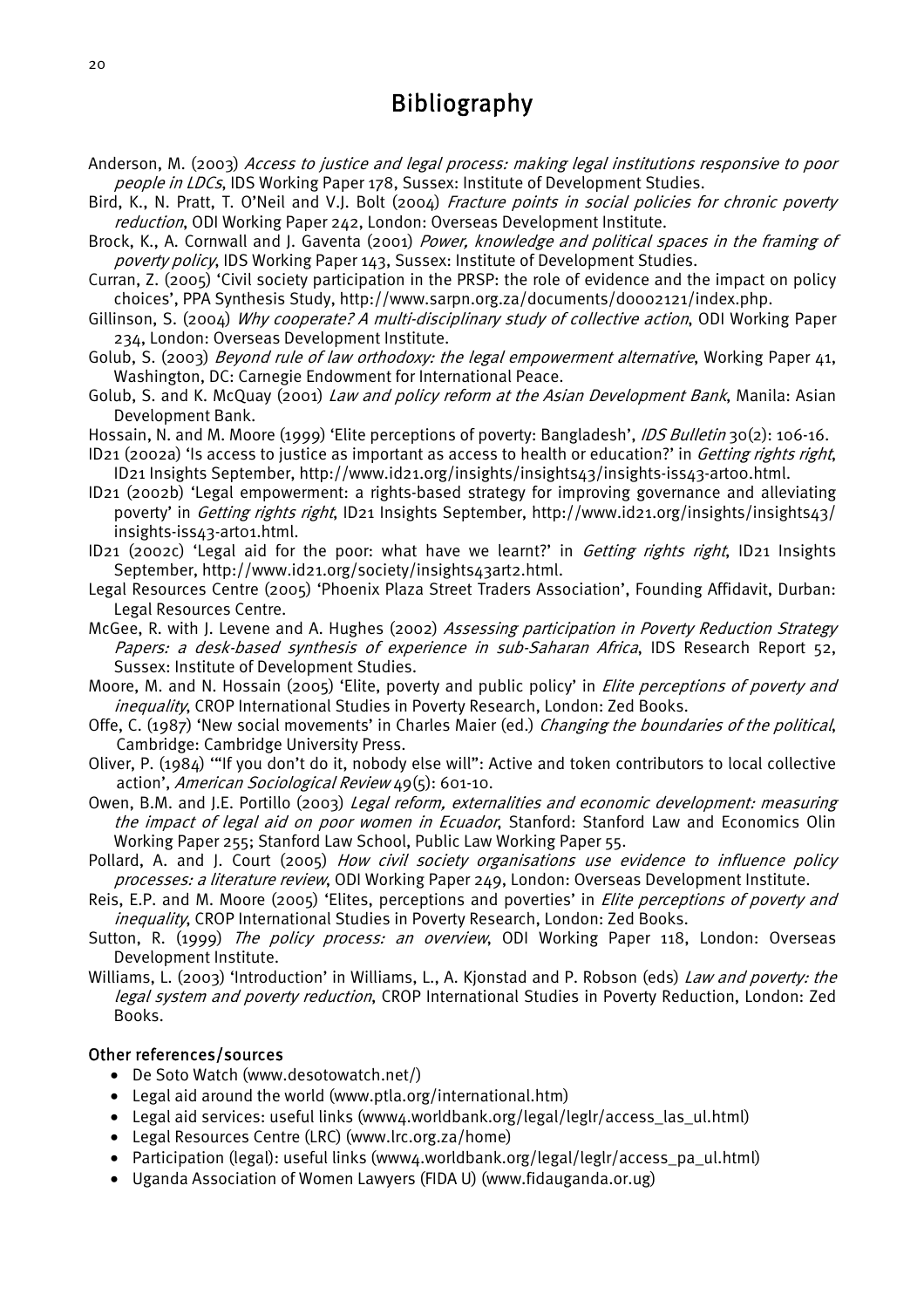# RAPID Publications

### Working Papers

- Bringing Community-learnt Knowledge into the Policy Debate: The Case of Legal Aid Centres, *Ursula Grant, Ingie Hovland and Zaza Curran*, ODI Working Paper 277, 2006
- **Building Effective Research Policy Networks: Linking Function and Form,** *Enrique Mendizabal*, ODI Working Paper 276, 2006
- CSO Capacity for Policy Engagement: Lessons Learned from the CSPP Consultations in Africa, Asia and Latin America, *Naved Chowdhury, Chelsie Finlay-Notman and Ingie Hovland*, ODI Working Paper 272, 2006
- Understanding Networks: The Functions of Research Policy Networks, *Enrique Mendizabal*, ODI Working Paper 271, 2006
- What Political and Institutional Context Issues Matter for Bridging Research and Policy? A literature review and discussion of data collection approaches, *Julius Court with Lin Cotterrell*, ODI Working Paper 269, 2006
- Informal Traders Lock Horns with the Formal Milk Industry: The Role of Research in Pro-Poor Dairy Policy Shift in Kenya, *C. Leksmono, J. Young, N. Hooton, H. Muriuki and D. Romney*, ODI Working Paper 266, 2006
- Capacity Development for Policy Advocacy: Current thinking and approaches among agencies supporting Civil Society Organisations, *Monica Blagescu and John Young*, ODI Working Paper 260, 2006
- Partnerships and Accountability: Current thinking and approaches among agencies supporting Civil Society Organisations, *Monica Blagescu and John Young*, ODI Working Paper 255, 2005
- Networks and Policy Processes in International Development: a literature review, *Emily Perkin and Julius Court*, ODI Working Paper 252, 2005
- Civil Society Participation in Health Research and Policy: A review of models, mechanisms and measures, *Shyama Kuruvilla*, ODI Working Paper 251, 2005
- How Civil Society Organisations Use Evidence to Influence Policy Processes: A literature review, *Amy Pollard and Julius Court*, ODI Working Paper 249, 2005
- Implementing Knowledge Strategies: Lessons from international development agencies, *Ben Ramalingam*, ODI Working Paper 244, 2005
- Communication of Research for Poverty Reduction: A Literature Review, *Ingie Hovland*, ODI Working Paper 227, 2003
- Knowledge Management and Organisational Learning, An International Development Perspective: An Annotated Bibliography, Ingie Hovland, ODI Working Paper 224, 2003
- Sustainable Livelihoods: A Case Study of the Evolution of DFID Policy, *William Solesbury*, ODI Working Paper 217, 2003
- The PRSP Initiative: Multilateral Policy Change and the Relative Role of Research, *Karin Christiansen with Ingie Hovland*, ODI Working Paper 216, 2003
- How the Sphere Project Came into Being: A Case Study of Policy-making in the Humanitarian Aid Sector and the Relative Influence of Research, *Margie Buchanan-Smith*, ODI Working Paper 215, 2003
- Animal Health Care in Kenya: The Road to Community-Based Animal Health Service Delivery, *John Young, Julius Kajume and Jacob Wanyama*, ODI Working Paper 214, 2003
- Bridging Research and Policy: Insights from 50 Case Studies, *Julius Court and John Young,* ODI Working Paper 213, 2003
- Bridging Research and Policy: An Annotated Bibliography, *Maja de Vibe, Ingie Hovland and John Young*, ODI Working Paper 174, 2002
- Bridging Research and Policy: Context, Evidence and Links, *Emma Crewe and John Young*, ODI Working Paper 173, 2002

### Briefing Papers

- Policy Engagement for Poverty Reduction: How civil society can be more effective, *Julius Court*, ODI Briefing Paper 3, 2006
- Bridging Research and Policy in International Development: An Analytical and Practical Framework, *John Young and Julius Court*, RAPID Briefing Paper 1, 2004